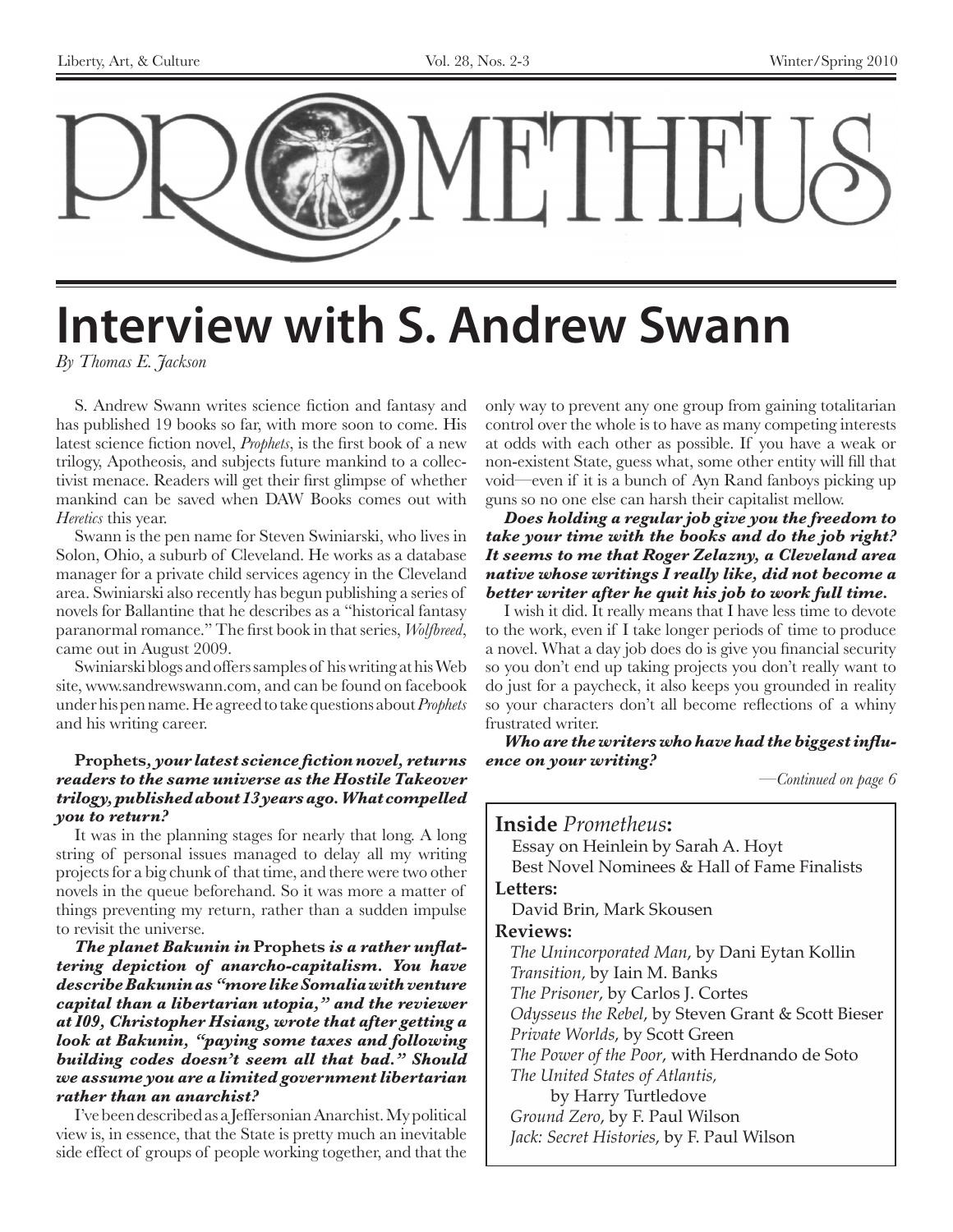

The newsletter of the Libertarian Futurist Society

#### **Editor** Anders Monsen

#### **Contributors**

Sylvia Engdahl Chris Hibbert Thomas E. Jackson<br>Jerry Jewett Fred Curtis Moulton

#### **Letters and Submissions**:

Anders Monsen 501 Abiso Ave. San Antonio, TX 78209 editor@lfs.org

#### **Webmaster**

Tod Casasent

**LFS Online:** http://www.lfs.org

**Subscriptions & Advertisements**<br>Basic Membership: \$25/year (\$30 internat \$25/year (\$30 international) \$50/year Full Membership:<br>Sponsors: \$100/year<br>\$200/year Benefactors:<br>Subscriptions:  $$20/year$  (\$25 international) All memberships include one-year subscriptions to *Prometheus*.

Classified ads: 50 cents/word, 10 percent off for mul- tiple insertions. Display ad rates available. All checks payable to the Libertarian Futurist Society.

> Libertarian Futurist Society 650 Castro St. Suite 120-433 Mountain View, CA 94041 moulton@moulton.com

Send mailing address changes to: David Tuchman 1364 Mapleton Ave Suffield, CT 06078 dtuchman@gmail.com

*Prometheus* © 2010 the Libertarian Futurist Society.<br>The LFS retains a non-exclusive license to republish accepted articles on its Web site; all other rights revert to the contributor. Letters and reviews are welcome. Bylined articles are strictly the opinion of the writer and do not necessarily reflect the opinion of the LFS or its members.

## **2010 Prometheus Hall of Fame finalists announced**

The Libertarian Futurist Society has announced the finalists for the Prometheus Hall of Fame Award. This category honors novels, novellas, stories, graphic novels, anthologies, films, TV shows/series, plays, poems, music recordings and other works of fiction first published or broadcast more than five years ago.

The Libertarian Futurist Society's Hall of Fame committee has selected four finalists for the 2010 award, from a field of 13 nominated works:

• "As Easy as A.B.C.," by Rudyard Kipling (1912)

- *Cryptonomicon*, by Neal Stephenson (1999)
- "No Truce with Kings," by Poul Anderson (1964)

"Repent, Harlequin!,' Said the Ticktockman," by Harlan Ellison (1965)

Final voting will take place in June and early July of 2010. All members of the Libertarian Futurist Society are eligible to vote. The winner will be announced after the counting of the votes; the award will be presented in a ceremony at the World Science Fiction Convention.

The Prometheus awards for Best Novel, Best Classic Fiction (Hall of Fame) and (occasional) Special awards honor outstanding science fiction/fantasy that explores the possibilities of a free future, champions human rights (including personal and economic liberty), dramatizes the perennial conflict between individuals and coercive governments, or critiques the tragic consequences of abuse of power—especially by the State.

The Prometheus Award, sponsored by the Libertarian Futurist Society (http://www.lfs.org), was established in 1979, making it one of the most enduring awards after the Nebula and Hugo awards, and one of the oldest fan-based awards currently in sf. Presented annually since 1982 at the World Science Fiction Convention, the Prometheus Awards include a gold coin and plaque for each of the winners.

The Hall of Fame, established in 1983, focuses on older classic fiction, including novels, novellas, short stories, poems and plays. Past Hall of Fame award winners range from Robert Heinlein and Ayn Rand to Ray Bradbury and Ursula LeGuin.

Founded in 1982, the Libertarian Futurist Society sponsors the annual Prometheus Award and Prometheus Hall of Fame; publishes reviews, news and columns in the quarterly newsletter, *Prometheus*; arranges annual awards ceremonies at the WorldCon; debates libertarian futurist issues (such as private space exploration); and provides fun and fellowship for libertarian SF fans.

A list of past winners of LFS awards can be found on the LFS web site at www.lfs.org.

For more information, contact LFS President Chris Hibbert (hibbert@mydruthers.com).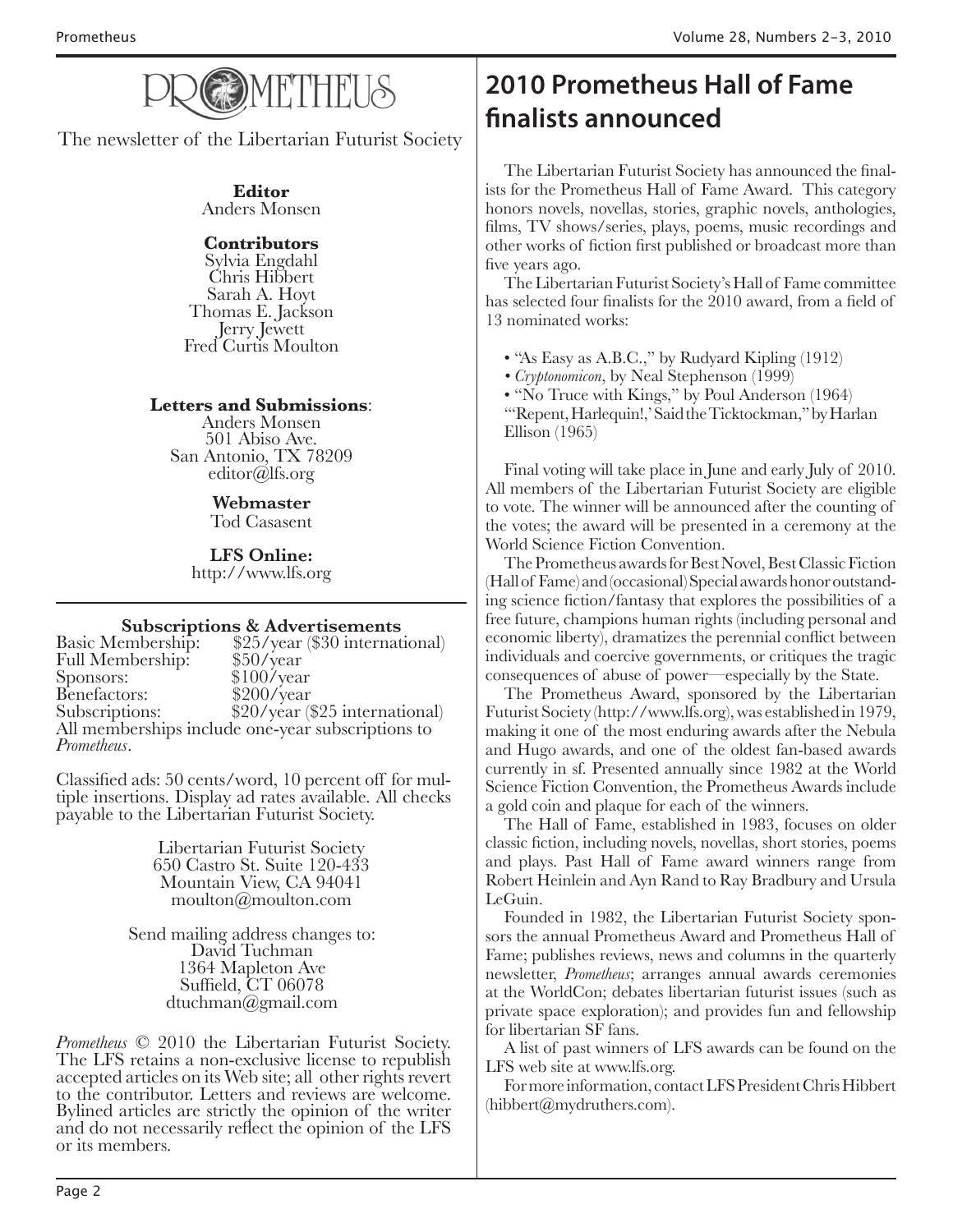# **ETTERS**

Dear Prometheans,

I agree with Cory Doctorow's assertion (last issue) that SF authors often contrive situations to justify acts that would be repugnant in normal life. His example—Ender Wiggin—is one of many Cardian characters who use the "abused ubermensch" trick Van Vogt pioneered. Nerdy readers identify with mutantplus kid who's bullied because of his superiority—which he then "regrets" having to use, ruthlessly, putting the thumb on humanity for our own good. Classic pandering. Yum.

The trick is used in many subgenres, even feminist utopias. As of 2003 (when last I checked), all but one were premised on some mega-calamity or holocaust, conveniently excusing counter-discrimination, often against males. (Don't be smug; libertarian SF also has expedient cliches!)

Hence, I was nodding with interest when (*screech*!) Cory veered to cast a barb my way! Though off-topic from "sf 'nal contrivance," it was fascinating, redolent and many-leveled.

"We see also in non-Science Fiction from some of science fiction's practitioners, books like (David Brin's) *The Transparent Society*, the kind of council of defeat that holds that our ability to control our political rulers will never allow us to stop them from spying on us, so we should just give up, and nevertheless hope that we can somehow have enough power over our political rulers that we can force them to let us spy on them."

Whoosh, so many layers in one concise stab! Starting with…Cory, is this the 5th time I've answered strawmen by asking that you *read* the book? Or eschew the same dismissive contempt you ascribe to OS Card?

For example, credit me with the same motivating drive I see in you—fierce dedication to this narrow window of Enlightenment freedom? We both worry the window may close and civilization revert to the 4000-year norm - pyramidal hierarchy, only now tech-empowered to surveil us and even read our minds. Oligarchy forever. Is preventing that and preserving enlightened individualism your driving goal? It is mine. (*Metaremark: see how I both paraphrase Cory and ask if I did it well. Adults do this, when they are more curious than reflexively hostile.*)

Given that same, fierce goal, Cory, how plausible is it that my thesis arose out of "defeatism"? You may disdain as *useless* my proposed method to preserve freedom. But unprovenanced contempt for my motives is nasty. Further, your reasoning re: transparency is strange. Show us one time when elites failed to utilize every extant power to see. As Papa Heinlein said, "the chief effect of privacy laws is to make the bugs smaller."And they *will* get smaller, endlessly.

 The trick of our narrow renaissance was citizens looking back! Watching the watchmen. Reciprocal accountability is the basis for science, markets, democracy... and libertarianism. So, how do we restrict govt surveillance without FIRST seizing the *sousveillance* power to supervise, invasively-criticize, and thus enforce those well-meant privacy laws?

Isn't my prescription the prerequisite for yours?

But put that aside. Your jab wasn't posed as argument,

but insult. (Parsed semantically: "Brin is a defeatist wimp.") Which proves you never cracked open *The Transparent Society*, a militant manifesto for citizen power, ferociously pursued and sagaciously fought for. My call to strip the mighty—elites of right or left—down to their underwear is as pugnacious as anything you ever said.

David Brin

http://www.davidbrin.com

Dear Anders,

 I'm pleased to announce that I have confirmed that Orson Scott Card will be speaking and attending all three days at FreedomFest this year (July 7-11, Las Vegas). It was really tough, I worked three years, to get him…But he is now firmly committed to speaking. His topic is "Fictional Science," and he will be on a panel about Ayn Rand, plus a talk about *Ender's Game* and his other works.

As for other speakers, we have a great line-up…

 Last week we confirmed Greg Mortenson, author of the famed book *Three Cups of Tea*, which has been on the *New York Times* Bestseller "trade paperback" list for 100 weeks and sold over 4 million copies. Have you read his book? It's an incredible positive story of his building now over 130 private schools in Afghanistan and Pakistan, mainly for girls. He's the most admired American in the Middle East now, and the Taliban won't touch him…a great libertarian success story. (Yet oddly nobody in *Reason*, the *Freeman*, or *Liberty* writes about him—why is that?)

 Mortenson gets thousands of requests to speak each year, and he wants to come to FreedomFest (on July 8)…A real feather in our cap.

 I'm listening to his new book right now, *Stones Into Schools: How to Fight the War on Terror with Education, not Bombs and Soldiers*, now #5 on the *New York Times* Bestseller list. Really inspiring. He doesn't just talk the talk, he walks the walk.

Here's his website: http://www.gregmortenson.com/

 Those who sign up for FreedomFest before April 15 get the early bird special (\$100 off per person/\$200 per couple), plus an American Eagle Silver Dollar, symbol of FreedomFest.

Best wishes, AEIOU, Mark Skousen

[Editor's Note: If any LFSers are planning to attend FreedomFest, *Prometheus* would certainly welcome any conference reports. Orson Scott Card's latest novel, *Hidden Empire*, is a finalist for the 2010 Prometheus Award in the Best Novel category. Although Card probably does not identify himself as a libertarian, his appearance at FreedomFest certainly should open some interesting discussions.]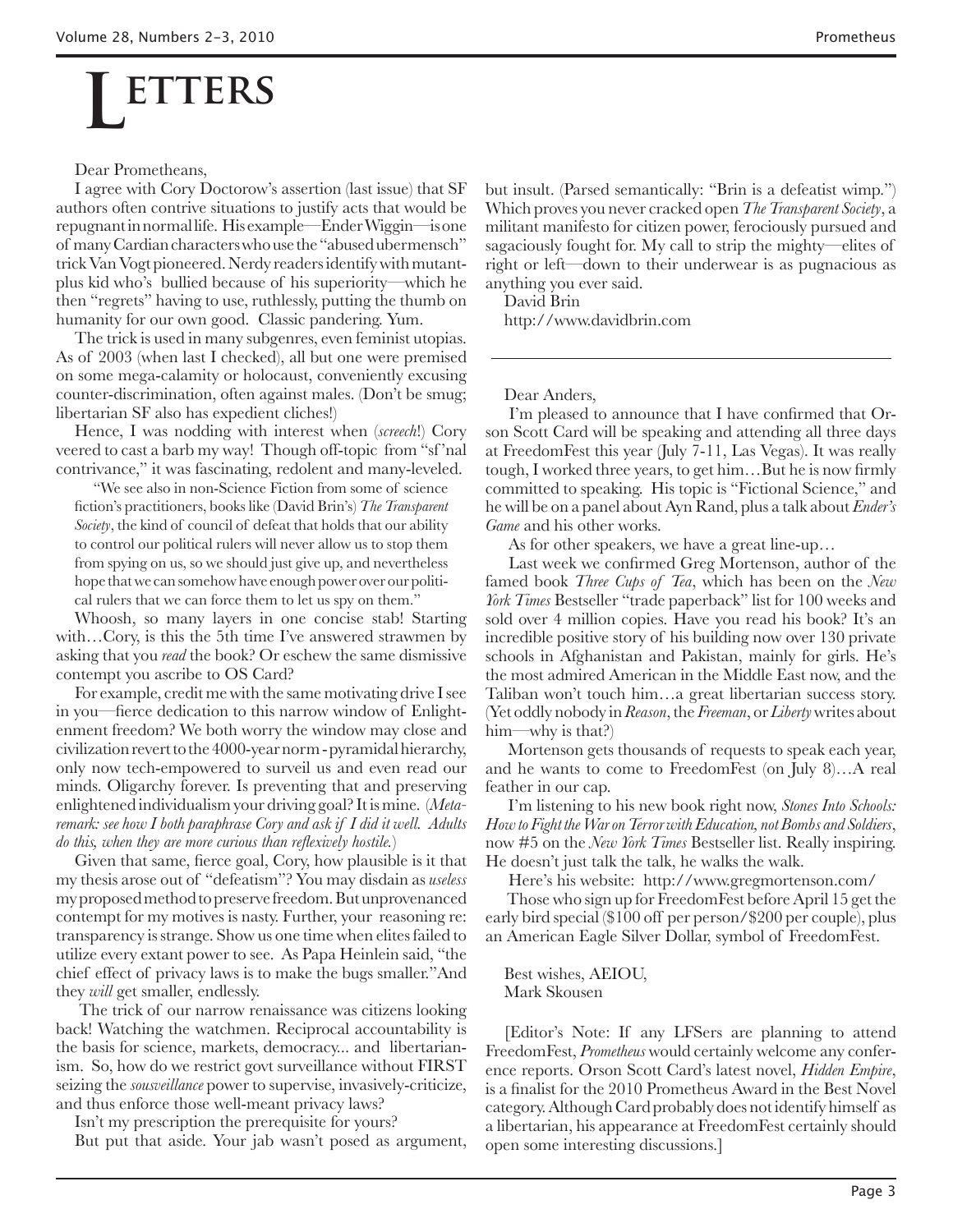#### **The Unincorporated Man**

By Dani Kollin and Eytan Kollin TOR, 2009 *Reviewed by Chris Hibbert*

Dani Kollin & Eytan Kollin's *The Unincorporated Man* is a wonderful exploration of an economic idea, in the vein of Barry B. Longyear's Circus World series. *Circus World* looked at what might happen if a society tried to base all interpersonal actions on buying and selling. The citizens of that society were descended from a crashed circus spaceship, and they paid one another for everything: unsolicited advice, pulling out a chair, telling a story around a campfire. If the benefits weren't obvious, you might have to pay people to listen to your spiel, which is the position of the protagonist in that story. Building a story around the exploration of an outlandish idea is a common approach in science fiction, and this story is a great addition to that genre.

In this novel, the Kollin brothers explore an idea that might have been invented by Robert Shiller: fund education and other personal development by allowing investors to take a share of a person's future income. In the society presented here, everyone is incorporated, and the government, parents, higher education, and others own shares in a person to compensate them for the work they've done raising that individual. Most people start out with a minor stake in their own net worth, and many of their options in life are controlled by the investors. Those who do well can use some of their earnings to buy back shares and try to gain control. Getting to "majority" is a big deal, but it's not enough to be in control of your own destiny. You have to get to 70% or so in order to protect yourself from minor setbacks and lawsuits from investors who can claim that you aren't doing all that you owe for the shareholders' value.

There are obviously lots of potential drawbacks with this kind of system, and the events in the book illustrate them well. But there are also many ways that this could work out, and many people who might be better off if someone else would benefit from ensuring that they got all the training and support that would help them to provide the best value to the economy. Since everyone in the society takes the system for granted, they provide arguments and illustrations for how well it works, and how the system enabled them to reach their present position, even as they struggle to gain control of their destiny.

Into this society (a little more than 300 years in our future) steps a man from our present. Justin Cord was a successful industrialist, a powerful, ethical, individual achiever who built a business empire before having himself cryonically frozen in the face of a cancer diagnosis. Cord didn't trust the standard cryonics providers, guessing that they would be attractive targets in the time between his de-animation and revival. He is proven correct—many others were frozen, but all the known preserved remains were destroyed in the riots after the great collapse. Cord has a contemporary outlook, with a strong pro-freedom bias, and doesn't accept the idea that anyone else should own his shares. This causes numerous problems, which gives the Kollins many opportunities to explore the implications. Cord's struggles to remain free make him the target of

the world's dominant company, which has some good reasons and some bad reasons for not wanting any exceptions to the world's economic set-up.

The characters are very well drawn; even the bad guys have a mix of noble and ignoble motives, and are smart enough to be worthy opponents. Cord himself has strengths and weaknesses, so his actions don't have an air of inevitable success (other than his ability to survive amazing attempts on his life.)

The story does a very good job of showing both pluses and minuses for each side of the debate. The story is rich, and the characters constantly interesting. I think this book deserves to be a Prometheus award finalist. It takes a strong position that liberty is important and worth fighting for, and the characters spend their time pushing for different conceptions of what freedom is. I'll have to read a few more of the nominees before I decide whether it's my favorite.

#### **Transition**

By Iain M. Banks Orbit, 2009 *Reviewed by Thomas E. Jackson*

Iain Banks has maintained a dual literary career since publishing *The Wasp Factory* in 1984, publishing mainstream novels as "Iain Banks" and science fiction novels, usually but not always set in his future history of the Culture, as "Iain M. Banks." Confusingly, his new novel, *Transition*, was published using the mainstream byline in the United Kingdom and with the "Iain M. Banks" moniker in the United States. The American publisher, Orbit, would appear to have gotten it right. *Transition* is a science fiction novel, about characters who travel from one parallel world to another, and is as good a science fiction novel as I have read this year.

The time travelers work for an agency called "The Concern," which intervenes in the various parallel worlds, ostensibly for humanitarian purposes. The novel tracks the missions of one secret agent, Temudjin Oh. In some cases, when a person aids humanity with his good work in some of the worlds and dies young in others, Oh intervenes to save the person when necessary so he doesn't die prematurely. Soon, however, he goes much further, assassinating bad guys at the behest of the Culture to prevent them from doing evil.

As the novel progresses, The Concern is revealed as an organization drunk with power, one that abuses its abilities for its own nefarious purposes. One of those purposes involves a very science fictional element, one that I won't reveal because I don't want to provide a spoiler. There is also plenty of discussion on the uses and abuses of torture, with Banks arguing convincingly that torture is wrong in all instances. (One of the characters is a professional torturer who is known as the Philosopher.)

The novel is written from several points of view, includ-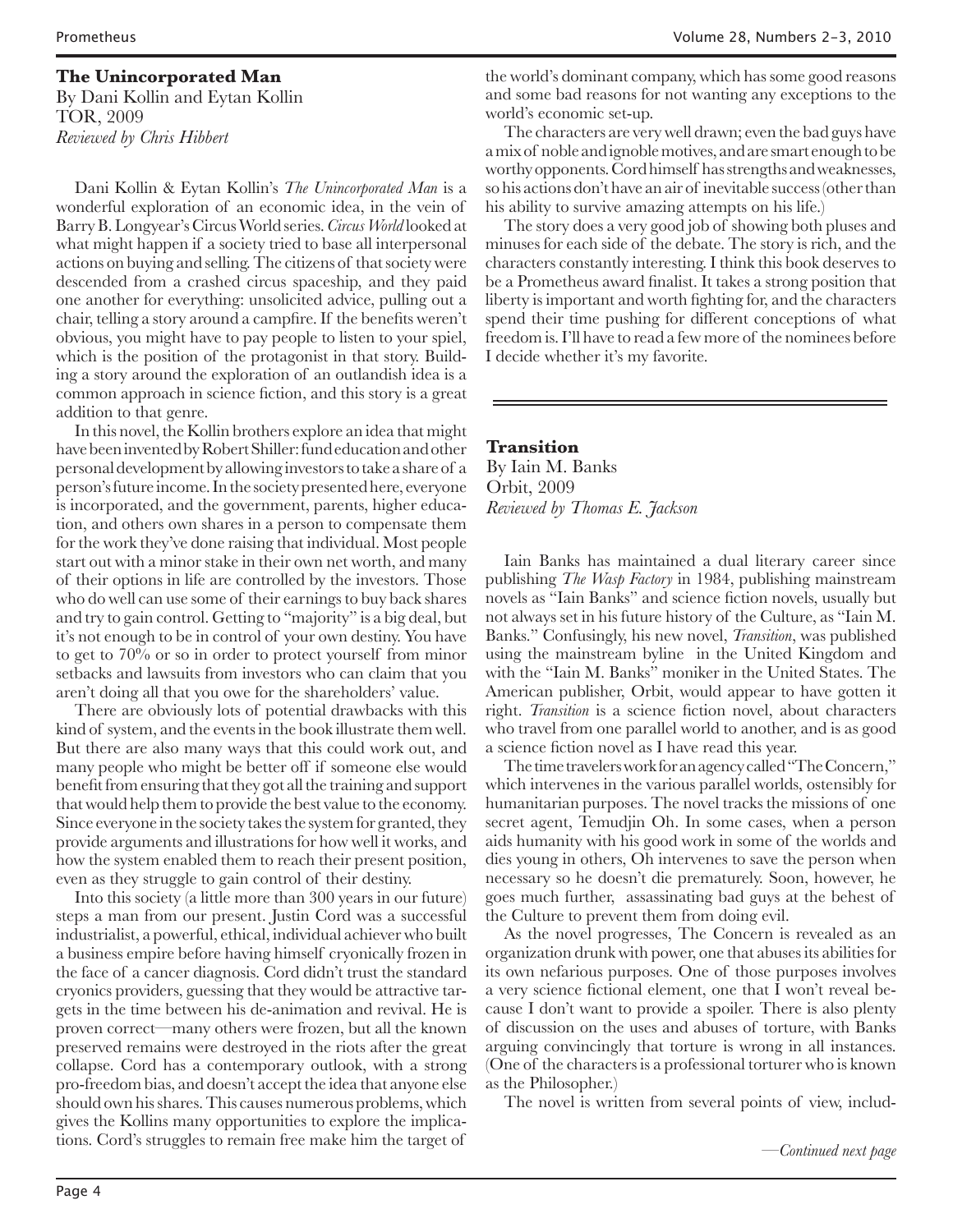#### *—Banks review, continued from previous page*

ing a character who is hiding out anonymously in a mental hospital on one of the worlds. At first, it is not clear how the various characters and story lines relate to each other, but as the book advances, everything comes together in a very satisfying fashion. Libertarians will enjoy Banks' observations on the corrupting quality of wielding coercive power over others and his arguments for civil liberties.

But I haven't nominated *Transition* for the Prometheus Award. What's not to like? Well, there is this, in Chapter 13, on page 326 of the American edition. The novel's heroine, Mrs. Mulverhill, who has revolted against the evil Concern and is apparently also one of the greatest sex partners on all possible worlds, is in conversation with Oh, discussing some of the people he has assassinated. Oh asks if one of the people he killed, Yerge Auslander, really deserved to die, and Mrs. Mulverhill assures him he did:

"No, he really was a shit. He wasn't really a genocidal racist as such but whenever he's not stopped he ends up causing such havoc he might as well as been. Wanted to buy up a state in the U.S. midwest and build an impregnable Nirvana for the super-rich; Xanadu, Shangri-La. Fantasy made real. A Libertarian." From his expression she must have thought he wasn't entirely familiar with the term. She sighed.

"Libertarianism. A simple-minded right-wing ideology ideally suited to those unable or unwilling to see past their own sociopathic self-regard."

I might add that there's nothing in the plot that makes it necessary to attack libertarians by name. Banks apparently just wants to take a shot at libertarians.

And it's hard to understand why he would be so vehement. The libertarian Cato Institute says that it stands for "individual liberty, free markets, and peace," a pretty good brief summary of what mainstream libertarians believe. As Banks is solid on peace and individual liberty, he is arguably much more of a "sociopath" than almost any Republican politician you could name. The only exception that comes to my mind is Ron Paul, who is, after all, a libertarian.

One could argue, I suppose, that if Banks has a problem with libertarians, it is his problem, not ours, and that we have a right to consider giving his novel an award, even if it pisses him off. We've been giving awards for the past few years to many authors who would not describe themselves as libertarians. It would seem like a stretch, though, for an organization that calls itself the "Libertarian Futurist Society" to overlook a passage that directly attacks libertarians.

Still, I feel comfortable suggesting that many readers would find much to like in *Transition*.

## **Moving?**

Please send any changes in your mailing address to: David Tuchman 54 Hazard Ave #115, Enfield CT 06082 Email: dtuchman@gmail.com

#### **The Prisoner**

By Carlos J. Cortes Spectra/Ballantine Books, 2009 *Reviewed by Fred Curtis Moulton*

Carlos J. Cortes's novel, *The Prisoner*, was recently announced as finalist for the Philip K. Dick Award — www. philipkdickaward.org

This book is a page turner. The novel moves quickly even in those spots where there is an info dump to bring the reader up to speed on the technology central to the novel. This future technology is a method of putting humans in a state of hibernation. The hibernation method is used to replace traditional prisons. The state and federal prisons become obsolete as prisoners put in the new ultra secure high tech hibernation facilities. The Department of Homeland Security has been on a power grab and exerts great influence and control.

*The Prisoner* opens with a team being processed into the facility and put into hibernation. The reason is so that they can break out and take a particular prisoner with them: someone who was never convicted of a crime and supposedly died in a car crash several years before.

The escape goes through the sewers of Washington D.C. and provides a lot of interesting background about sewers and what you find there. The personal relationships of the main characters are revealed during the course of the novel and provide a richer texture than just the typical thriller.

Given that this is a novel about abuse of government power, there is dialog about the general issues of the need for transparency and of the abuse of government power. Some readers may want more philosophical substance; however, I think the author aimed at a level which is sufficient for the more sophisticated reader but does not lose those readers who are reading primarily for the thrill of the story.

I found the novel very enjoyable and much better than what one usually gets in this type of novel. The characters in the novel are rich enough to carry the plot. This novel is set over 40 years in the future which is one point that did not feel quite right. To me it would have read better if it was set 10 to 15 years in the future, but this is a minor quibble. This novel gets my recommendation.

#### **Jack: Secret Histories**

By F. Paul Wilson Tor, June 2008 *Reviewed by Anders Monsen*

I hesitated buying F. Paul Wilson's young adult Repairman Jack novel for over a year. Don't get me wrong; I'm a huge RJ fan, having faithfully shelled out far more than the mass market hardcover price and buying the limited edition books from Gauntlet Press so I can read them the moment they are available. Call me "old school," but I felt a certain snarky attitude toward the idea of a young Repairman Jack.

The story in my eyes began with *The Tomb* (aka *Rakoshi*), first

*—Continued on page 6*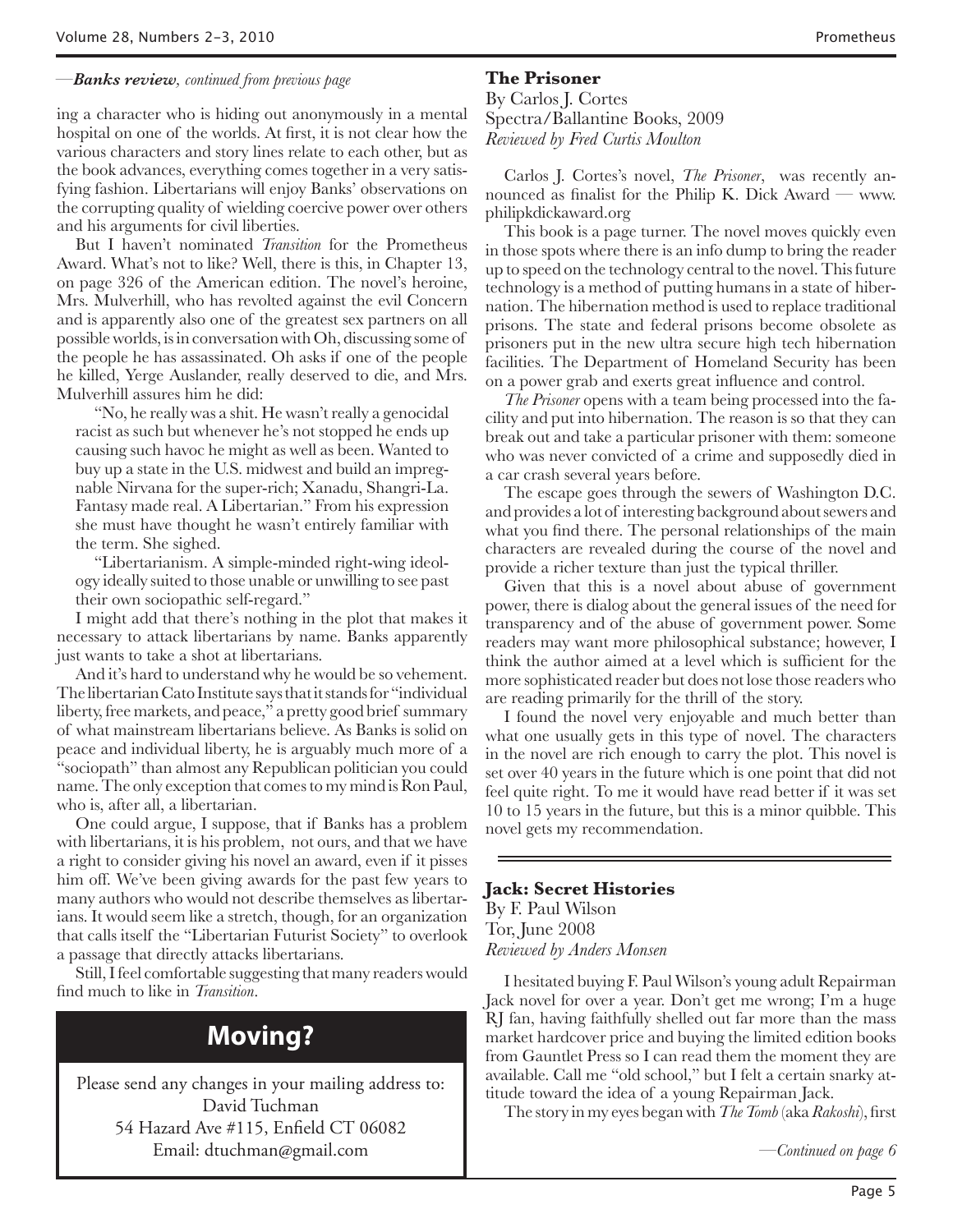#### *—Secret Histories review, continued from previous page*

published in 1984. I cheered when Wilson resumed the story many years later starting with *Legacies*, and now as we approach the end of the RJ saga, I find myself reluctant to see Jack in any other light than post-*Rakoshi*. Sure, a couple of references to his childhood had cropped up, but a trilogy about Jack entering high school seemed no fun at all. Not that I dislike YA books; I enjoyed all the Harry Potter novels. However, books like the Potter series *begin* with the characters as kids. To go back after over a dozen adult novels and retroactively create a pre-history seems a little too convenient. Then again, Wilson heavily revised the two book-end novels in the series (*The Tom*b and *Nightworld*), recasting Jack's adult life nearly twenty years ahead of where it originally started. There's already some precedent for adjusting facts to fit a greater story. While the RJ YA novels might not contain as many fixes, they appear geared to exploring more about the forces behind the secret history in Wilson's fictional world. When I finally bought and read *Secret Histories* one year after it was published, I found that I liked it much more than I expected.

The book opens with a trio of teenagers biking through the Jersey Pine Barrens one muggy July afternoon. Jack and two friends, Eddie and Louise "Weezy" Connell are on a mission led by Weezy—locating and destroying illegal traps placed by hunters (an allusion to the short story, "Pelts"). It is the summer before Jack goes to high school, placing him at 14 and a half years old. He is a smart, athletic kid willing to follow his friend Weezy into the Barrens. Not yet the ruthless yet ethical individualist from the regular RJ books, Jack only has the beginnings of a sense of justice. For the most part his interests lie in monster movies, *Weird Tales* type magazines, and Americana from a bygone age. After destroying the traps the kids examine a strangely barren hill. By accident they discover an artifact that only Jack is able to open, and then on further digging they find an old corpse.

The cops are brought in to investigate, but the discovery unleashes unexpected lethal events in town, as members of the secretive Septimus Lodge, a group which gains more prominence later in Jack's life. There are many such references that readers of the regular series will recognize, such as Walter from "Dat Tay Vao" and *The Touch*, currently the town drunk always looking for "the one" to which to pass on his gift, and mysterious Mrs. Clevenger, who calls herself their mother.

But the central mystery revolves around the mysterious cube that Jack and his friends discovered, as well as the murders of several Lodge members. Young Jack, not even in high school, begins to put together some minor fixes, and finds them intoxicating. Yet he is also restricted in what he can accomplish as a kid in a world ruled by grown-ups, parents included. Jack's lack of knowledge about his father's years in the war drive him to snoop. He discovers a locked box that he tries to pick to no avail. The locked box appears to be the same that Jack's father had with him in *Gateways*, one that Jack was able to pick easily then. This indicates just how much Jack has learned in the almost 20 years since his youthful indiscretion.

The novel ends with almost more questions than answers, but this is the first of a three-book series about Jack's early teen years. At times it is refreshing to see the pre-lethal Jack. His talent for fixes is raw and exciting, and although he has seen death the darkness that will invade and consume his life is still decades away. The sequel was published on February 1st 2010, and you can bet I'll read the new book a lot quicker than I did this one.

#### *—Swann interview, continued from page 1*

My influences are many and varied, but you can count among them Robert Heinlein, Mack Reynolds, and the Illuminatus! Trilogy (aka, the trifecta that explains my wacky politics.)

*Do you have any particular favorite libertarian authors or thinkers?*

Does Heinlein count?

#### *Your book dedication in* **Prophets** *jumped out at me. [The novel is dedicated "To Michelle, for putting up with all my crap."] Do you want to tell us anything about Michelle, and what she has to put up with?*

Michelle's my wife, who's been very supportive…when I get off my butt and start treating this writing thing seriously as a business. She's doing work as my in-house publicist, arranging everything from ads to cons to book-signing events. This means we have four full-time jobs between us, and she's got the one that doesn't pay anything.

#### *Do you have a favorite among your books?*

Cheap answer: the one I'm working on now, the *Apotheosis Trilogy*, which is really a very long novel in three volumes, much like the prior *Hostile Takeover*. More thoughtful one: *Wolfbreed*, the historical dark fantasy that came out last sum-

mer may be the best writing I've done to date. Prior to that, my two non-Swann novels, *The Flesh, the Blood, & the Fire*, and *Stranger Inside*.

#### *You've lived in the Cleveland area for years. What do you want to tell the rest of the world about Cleveland that most people might not know?*

We're not Detroit? On a more serious note, living here has taught me something about writing, and that is any location is appropriate for fiction. The history of my town is so rich and varied and interesting, I've had no problem setting near a dozen novels in the area. And this is not because Cleveland is particularly unique; it's because everywhere is unique. If you're setting a story in L.A. or N.Y. for no particular reason, especially if you've never been there, you're actually making things less accessible. Anything grounded in a real sense of place will be much more engaging, even if it is Cleveland. (Or even Detroit, for that matter.)

*Thomas E. Jackson lives in Berea, Ohio. Read his blog at clevelandokie.blogspot.com*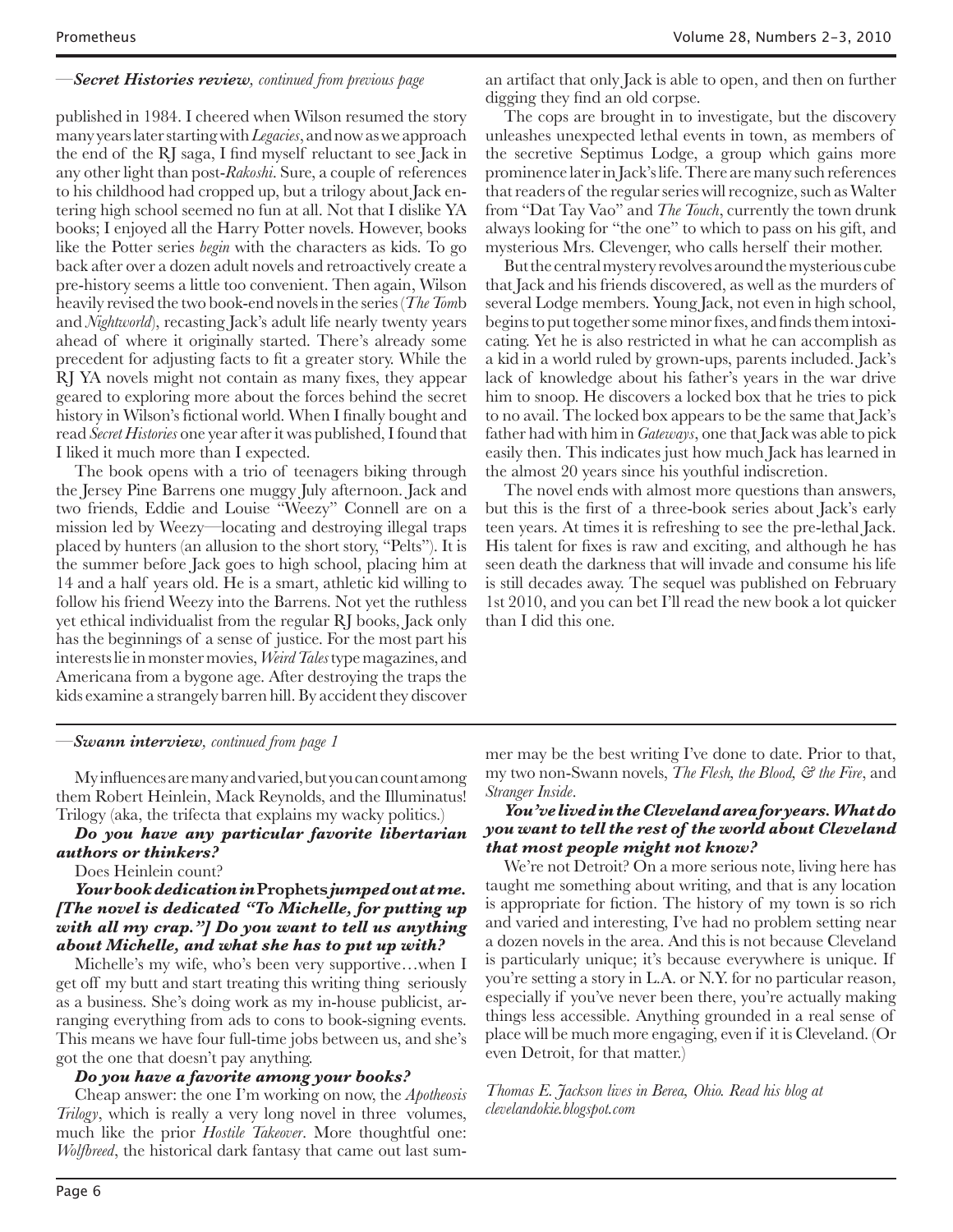### **Private Worlds: A Revised Atlas Poetry and Haikus** By Scott Green

Abbott ePublishing, 2009 *Reviewed by Anders Monsen*

With Amazon's Kindle, Barnes & Noble's Nook, and Apple's iPad, the future of publishing has hitched its post to electronic print. The fact that Amazon sells six Kindle editions for every 10 print editions speaks volumes. People read books, magazines, and newspapers on these devices, as they can pack multiple works in an easy and convenient format for trips and daily commutes. Aside from convenience, eBook pricing might entice readers to new discoveries. Scott E. Green is a poet who has been writing and publishing science fiction/fantasy and horror poems for over 35 years. His collection *Private Worlds: A Revised Atlas*, is available for \$2.49 as an eBook in mobipocket format and is available exclusively at Abbott ePublishing online (http://www.abbottepub.com).

In his slim volume of 99 haikus and short poems about science fiction, fantasy, and horror writers plus actors and directors, Green manages to condense down into a few spare words the essences of his subjects. As I read through these poems multiple times, I felt the most powerful effects initially when coming across names that I recognized. When I later revisited poems with more unknown names, I felt the authors reach out and call for additional discovery.

Almost every poem bears the title of the inspiration, along with the word "world," such as "Baum's World," "Ellison's World," "Vance's World," etc. A few contain first names— "Raymond Chandler's World," "Ed McBain's World," "Bruce Lee's World"—there are several that might require clarification, such as "Fort's World." One is simply entitled, "Hanna-Barbera." Another employs word play—"Disney World."

Although arranged alphabetically by the author or auteur's last names, rather than by theme or genre, the poems could just as readily be approached in any order. It would be both impossible and unfair to review every poem here. Instead, I hope that by showing some highlights I can describe the breadth of scope in this massive homage. The aforementioned "Hanna-Barbera," for example, resonated deeply with me, as I grew up watching many of their cartoons. I could not help but smile as I read the lines:

In their world Talking animals Are smarter Than the average Human And wiser, too, in Their foolishness.

In the emotions created by these poems lie their strength. No one who has read or seen *The Wizard of Oz* can escape the imagery of three elegant lines, in "Baum's World":

Snares lie by the side

Of the road to home.

Waiting for the unwary.

The ones that drew me back again and again were the ones

which dealt with people whose names were familiar, like Jack Vance who merited two poems. Strangely enough, I did not feel Green's words here captured the essence of Vance, but we may have different perspectives of the writer. In the first, the lines about an

Edifice of words,

Carefully selected,

Propelling man into

The future

seemed only partially true, as Vance seemed to me less concerned about the future than a certain timelessness. Perhaps that's just my interpretation of Vance, as certainly many of his science fiction tales were futuristic.

Certain poems brought out the most well-known characters or themes in writers, such as "M.W. Wellman's World":

Music poured from silver Strings And a true heart, The only barrier against The old gods who haunt Wooded hills and the song

Of the lark.

Wellman's stories about John the Balladeer, aka Silver John, may not be as well-remembered today as in the 1980s, but anyone who has read even one of those stories would immediate recognize the subject from the first line alone. Where Green succeeds best is when the few lines convey a recognizable essence of his subject's world. Where he stumbles is when the reader must think too long about what was said.

Although the people who inspire the poems range from sf writers to puppeteers (such as Gerry and Sylvia Anderson), writers from two centuries hence as well as much more recent ones, martial arts artists and cartoonists, they all share in common the ability to create art, and through their creations inspire others to create art. We enter our favorite creators' worlds like explorers, and stand in amazement at what shape they take with words and motions, where we feel "like some watcher in the skies," as Keats wrote about Chapman's Homer. Such amazement Green must have felt, and tried to convey, after being inspired by the subjects of his poems.

While barely noticeable in a novel, typos in such a short volume as this one stand out starkly when they appear. Surely writer and editor would have caught such obviously reoccurring ones as "there" instead of "their" ("Where robots cry over there dead Creators," "By the brights of there spandex," and "There eyebrows are always raised."), the more egregious "Steal" instead of "Steel" (in a poem about Superman's creators). When they occur in titles, such as "Macen" instead of "Machen," and "Stroker" instead of "Stoker" the effect is more jarring. These mistakes do nothing but detract from an otherwise fine book, and lend ambiguity in at least two poems. This *must* be fixed for any future editions. These unfortunate typos are the only downside to the publication.

Poetry in sf tends to be a narrow field, with few opportunities for general publication. Abbott's eBook enables reasonably priced access compared to print. Electronic press will only gain in popularity and showcase more authors. Anyone who enjoys sf poetry would do well to give this collection a try.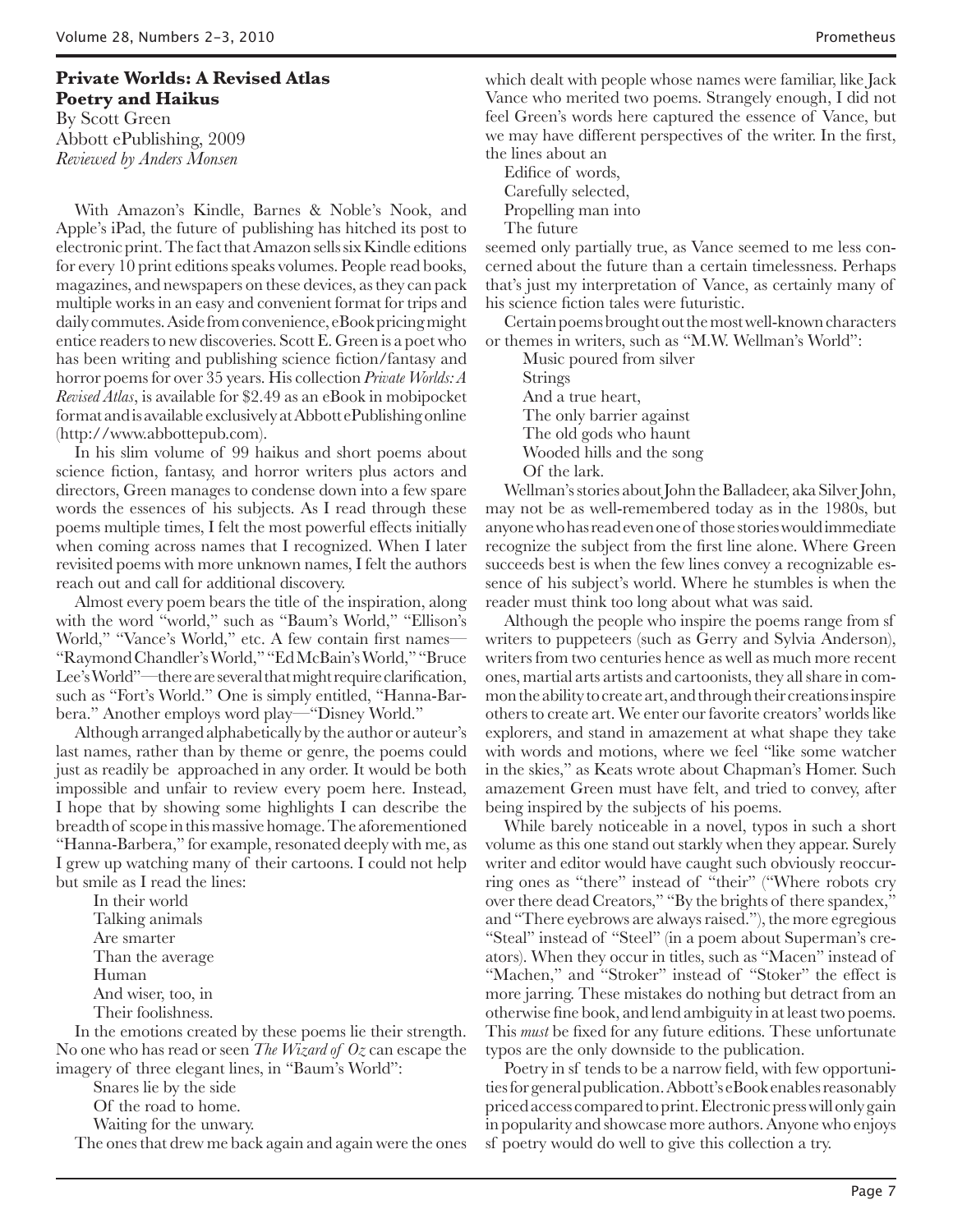#### **The Power of the Poor**

With Hernando de Soto DVD, 57 minutes Produced by Free to Choose Media *Reviewed by Jerry Jewett*

Peruvian economist and reformer Hernando de Soto narrates this simple yet dramatic documentary about the challenges Peru suffered and how careful changes in the law transformed the country from a rural backwater into a growing economic powerhouse.

 Peru had been under tyrannical central rule for most of its existence. Large landholders and a cultural and administrative elite, primarily those of European descent, ran the country, while rural people worked the land in conditions akin to serfdom, perpetuating a tradition of exploitation dating back to Pizarro himself. Though they might have lived on the land for generations, the indigenous people lacked legal title, nor had they any formal legal personal identification. As a result, obtaining credit was largely impossible. Subsistence agriculture was the norm.

 Owing to historical misadventures, Peru was nearly bankrupt by 1929. Exchanges of power between civilian and military authority, and consistent domination of the economy and land holdings by the Eurocentric oligarchy, kept the country sharply divided into a minority of haves and a majority of have-nots. Widespread prosperity had never prevailed in Peru. Beginning in the 1970s, the Maoist guerrilla faction Sendero Luminoso (Shining Path) exploited these stresses as they fomented civil insurrection and terrorism. The insurrection threatened the stability and survival of Peru.

 Hernando de Soto was born in Peru, but during one of the periods of military rule, his exiled family relocated to Switzerland. There, de Soto learned that Switzerland had once been a poorer country. In 19th Century Switzerland, the federation of cantons was loosely organized, with each canton retaining its traditional French, Italian or German character, folkways, and business and legal practices.

 Though Switzerland had been "an island of prosperity" at the end of the Thirty Years War, succeeding centuries saw rule by oligarchy over the cantons. An economic depression following the Treaty of Paris in 1815 lasted about three decades. At the time, there was not a strong national economy. Among the reasons? Perhaps the oligarchy favored only its own members to the exclusion of others, but there were structural factors, as well. Title, instruments of credit and other incidents of commerce were ill-developed on a broad scale. Each canton had a patchwork of customs and practices that might be at variance with any other Swiss canton. As a result, Switzerland had glorious scenery but a largely agrarian economy, as it has done for centuries. Trade was mostly local. But legal reforms attributed to one man changed Switzerland's laws and its economic situation.

 Eugen Huber was born in Zurich in 1849. By 1872 he had a doctorate in jurisprudence from the University of Zurich. Circa 1888-1892, Huber conducted an elaborate field study of the private laws of the cantons, yielding four volumes of

findings. In 1892, the Swiss government asked Huber to develop the Swiss Civil Code.

 Rather than consult with university professors, economists, and lawyers as to the most desirable order of things, Huber went among the people to find the commonalities and shared values that held true most generally across Switzerland. As a result of his survey, he drafted a thousand-article Civil Code for Switzerland to adopt. When it was adopted, this put all cantons on an equal legal and business footing, creating the basis for a robust national economy well able to compete in international trade. Within generations, Switzerland changed from a lovely and mostly rural country a bit on the poor side, to one of the more affluent countries in the world.

 While exiled to Switzerland, de Soto became a student at the University of Bern, and also a student of the development of Switzerland over its past century or so. He observed some similarities between Peru and Switzerland. Both countries in the 19th century had largely rural economies of mostly agricultural nature. However, Switzerland had since metamorphosed into a dynamic, prosperous, and growing economy. His studies in Bern persuaded de Soto that Eugen Huber had been the chief architect of the transformation of Switzerland into a powerful national economy. Huber may serve as a Swiss model for Karl Llewellyn and his work on the Uniform Commercial Code in the United States. As de Soto studied the work of Huber, he realized that the ideas, the principles and organizational plans which Huber developed, were not intrinsically Swiss in nature, but could be portable. Though the problems of Peru were not identical to what Switzerland had faced, there were parallels.

 Creating a legal system that was not to the disadvantage of the poor was a key change for Peru. De Soto notes that to build a bridge enabling the structurally deprived to cross over into full economic participation, three things must be so. First, the bridge must anchor in the custom and practice of the people, with a solid foundation that will not crack. Second, it must be sufficiently well articulated and flexible that it won't crack with the problems that develop over time. Third, it must be broad enough for everyone to cross.

 Upon his return to Peru, de Soto studied the economic and legal situation in Peru. He observed the huge migration of people from rural areas to the outskirts of the cities, in desperate search for a life better than subsistence agriculture. He knew that the poor and the structurally disadvantaged were aware of the benefits of life in capitalist free societies, and wanted the benefits of such a life for themselves. He also notes that 2/3 of the world's population lives in poverty in shanty towns or similarly undesirable circumstances. For those who make the migration from country to city, they typically were born without documentation of identification and have not acquired any.

 The lack of any form of identification that reaches beyond the knowledge of fellow members of village and clan seriously hinders people of an entrepreneurial bent. Without a birth certificate or driver's license or the like, one cannot get a formal loan in most cases. Without title to the property where one's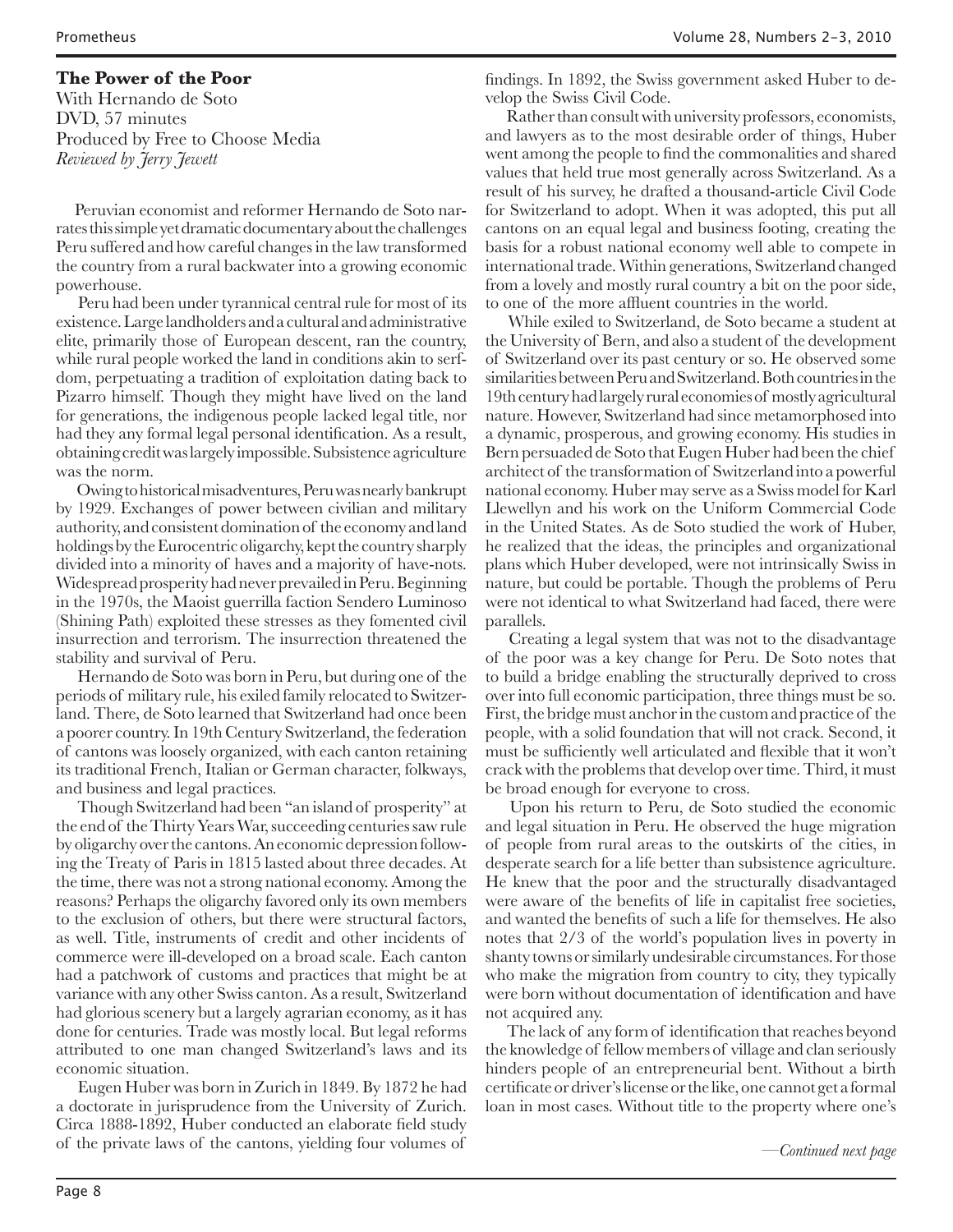#### *—Power of the Poor, continued from previous page*

family may have lived for generations, one cannot get a loan secured by the land in order to improve the land or expand one's production. The very right to contract or fully own property is abridged in such cases. Here are people who want to enter the capitalist system, but are shut out from within.

 De Soto realized that these poor people are excluded from the purported benefits of globalization, as they are unable to market beyond their locale, or to perform contracts with foreign trading partners, for the lack of identity. Rich and poor all want the same things: homes, shops and businesses, roads and public works, schools, hospitals, and other infrastructure to support their lives. For more than forty years in Peru, throngs had left the land for the towns and cities, seeking education and prosperity, spontaneously forming markets where specialization of labor would benefit all. But all too often they were thwarted by legal systems that had been designed without regard for them.

 When squatters settle on waste land that they do not own, their lack of title, lack of a specific address, and absence of personal identification rule out the provision of electric power and street lighting, water mains and sewer systems, improved streets, and other infrastructure so taken for granted by Westerners.

 De Soto's studies convinced him that major reform was needed. To counter The Shining Path, he laid out his vision in a book, *The Other Path: The Economic Answer to Terrorism*. De Soto was also instrumental in founding the Institute for Liberty and Democracy (ILD). This organization worked in Peru to ascertain causes of the plight of the structurally disadvantaged, and to seek solutions. One finding was that, even when fully financed by the Institute and guided by lawyers with knowledge of the system, getting a small sewing business registered as a legitimate enterprise took 289 days. Another discovery was that where a person without title, whether a rural farmer of many generations or a squatter just moved to the outskirts from the hinterlands, wanted to obtain title, the process took six years and 207 steps to secure title to their land.

 It was obvious that the poor were systematically excluded. They were aware of their limitations, as well. The Shining Path guerrillas exploited the discontent of the poor and threatened to wreck Peruvian society in the process. Sendero offered protection to those who were left out of the system. Speaking of the poor, De Soto notes, 'We will give them a stake in the game or they will bring down the game as many times as necessary until the game accommodates them,' or much to that effect.

 What de Soto found was that the poor who were excluded from the formal legal system were compensating by extralegal means. That is, they were working against the black-and-white letter of the law but with the support of the people The makeshift poor had learned how to hold property, to create and enforce contracts, and trade among themselves without recourse to the State and its legal system. One might call it a gray market; it worked well within its limitations. But growth was sharply limited and expansion almost impossible because of the constraints associated with lack of title and other legal

documentation.

In 1969, apparent reforms took place. Redistribution of the land from big landlords occurred, but the recipients were collectives, ruled by directors appointed by bureaucrats from Lima. This change did not benefit the poor. Meanwhile, the Sendero activists excited the people with a Maoist vision of equality, which incited the discontented populace to support the terrorist insurrection. De Soto notes that to be poor is to be assaulted by impossibility. He also noted the extent to which such impossibility is man-made, and hence subject to change. And he reasoned that exclusion from possibility, rather than pure poverty, leads to violence and terrorism.

 The law has to make sense, in order to integrate extralegals into the system. And getting them into the system has manifold benefits. First, the extralegals who enter the system develop the ability to obtain credit, have long-term contracts, expand their businesses, reach into larger and even global markets, and otherwise improve their own conditions very substantially. They are fully self-supporting and productive. Secondly, in so doing, they become employers and thus provide incomes and inspirations to 'first-generation' migrants to the cities. Thirdly, they very much stabilize society in the sense of investing in it, rather than attacking it for injustices experienced.

 This is where de Soto's learning of Huber's work enters. Upon his return to Peru when it became safe to do so, de Soto founded ILD. He undertook research and education that led to entitling the poor. Setting up a secure property system created a foundation of order. By the end of the reforms pushed by the ILD, over 50% of Peruvians had title to their land. The time to register a business was shortened to one day, from 289 days. The amount of time required to formalize title to real property was cut to 45 days, from six years. By securing property to Peruvians of many walks of life, they were enabled

*—Continued on page 16*

### **Prometheus Submission Guidelines**

*Prometheus* seeks reviews, interview, essays, articles, and columns of interest to libertarian science fiction fans.

As the newsletter of the Libertarian Futurist Society, *Prometheus* focuses on Prometheus Awardnominated works, but also publishes reviews and articles beyond the Prometheus Award candidates.

Letter of comment also are welcome, whether about the reviews, or any questions about LFS, the nominating and voting process. In this digital age the printed press contiues to matter, but we need your help to sustain this newsletter.

Contact the editor for more details via email at: editor@lfs.org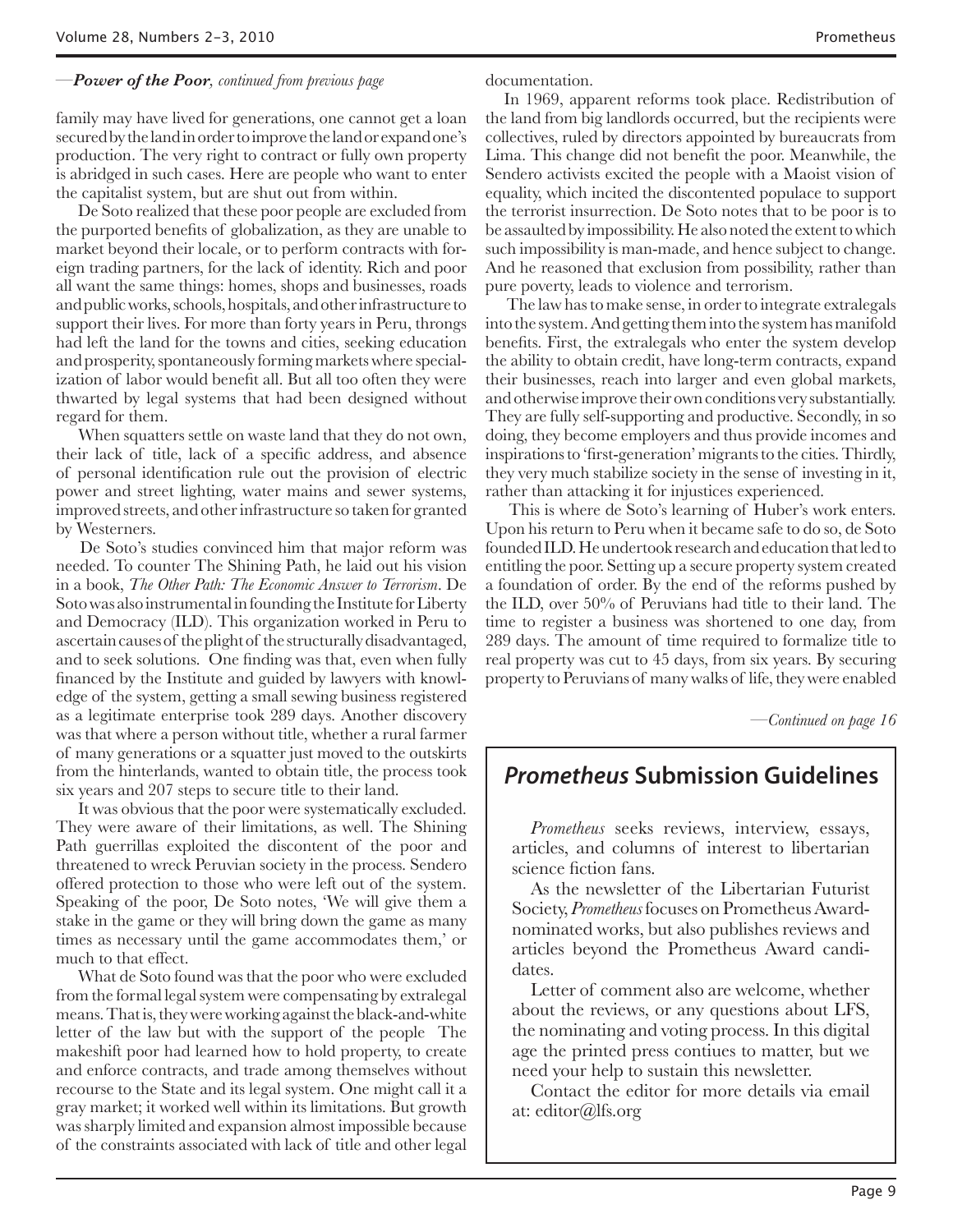## **My name is Inigo Montoya**

*By Sarah A. Hoyt*

I'll start by coming clean and admitting I swiped the title from a speech given in Johannesburg by my friend Dave Freer. I swiped the intention of the title, too. Dave used it to mean that the pseudo-literary aspirations of science fiction had killed what was different and interesting about the genre. He meant that classical science fiction had "fathered" him and that he meant to carry on its legacy, regardless.

My reference is more specific. Years after Robert A. Heinlein had died, my husband and I managed to—yes, it did take some work—have the child we'd been trying to conceive for six years. He was—still is!—a boy, so we named him what we had always planned to name him: Robert Anson Hoyt. Because he'd been due on the Fourth of July (I spent months singing Yankee Doodle Dandy to my belly!) when—incidentally—labor started, we didn't realize the significance of his birth date on the seventh. Not until my husband called my brother and told him the name of his brand new nephew. My brother said, "Oh. And on Heinlein's birthday."

The coincidence was too much for my husband who forced me (trust me, it took forcing) to send a birth announcement to Mrs. Heinlein. This initiated a correspondence between us which—eventually—extended to my having her AIM handle. This handle was Astyanax. In one of the last conversations we had I asked her about its significance.

I was, of course, aware that Astyanax was the offspring of Hector and Andromache and supposedly thrown from the walls of Troy after the sacking of the city. But in some versions of the story Astyanax lived on to found settlements in Corsica and Sardinia.

Ginny—I could never call her that while she was alive, though she asked me to, respect forced me to call her Mrs. Heinlein—told me that was exactly what she meant. Just like the Greeks thought that they'd successfully put Hector down and that no one would survive to avenge him, so the establishment thought it had successfully put Heinlein down and no one would survive to avenge him.

On the face of it, this seemed absurd. After all Heinlein died in his eighties, after a successful career. He was not murdered. His city was not sacked. Even for a metaphorical city, where it referred to Science Fiction, you could attribute falling readership to myriad conditions, including changes in US retail.

However, I knew exactly what she meant. You see, I'd come at Heinlein from an odd direction. In fact, it was many years before I realized that the first book of his I read must have been when I was nine or so. *Have Spacesuit, Will Travel*. At the time I didn't realize it was science fiction. I had no concept of Science Fiction. To me my Science Fiction reading started with—of all things—*Out of Their Minds*, by Clifford Simak. In fact, when I first read Heinlein after realizing what science fiction was, something about the way his characters acted and talked, scared me a little.

I was more comfortable in Clifford Simak's quieter universe, with its more docile heroes. Except some books of Heinlein's

would demand to be read again and again—*Puppet Masters*; *The Moon Is A Harsh Mistress*; *Starship Troopers*. Little by little, Heinlein grew on me. The first time I encountered the notion that taxes were a form of extortion was in his books. First argument against gun control, too, in *Red Planet*. First argument for individual freedom—*The Moon Is A Harsh Mistress*. First statement that the future is always better than the past—*The Door Into Summer*. Growing up in a country that had been a monarchy for most of its existence, a country where in fact, the citizens were held to owe something to the country, not the other way around, this seemed like insanity. But it stayed with me. And it took root.

By the time I was in my early twenties, I knew that Heinlein was not only my favorite author, but—hands down—the greatest influence in forming my mind and spirit. (This, by the way reading mostly his adult books, as only about half of his juveniles were ever translated to Portuguese and available at the time I was buying.)

I was very shocked when I came to the US and found that it was not fashionable, and—in some quarters—not acceptable to be a Heinlein fan. Considering his beliefs, and his work, ranged from hard left to pragmatic right, not just because he was not captive of a view point, but because his beliefs changed through his life, Heinlein is, like the Bible, something in which everyone can find something to criticize. There were, for instance, the people who objected to what seems to be the militarism of *Starship Troopers*. (Never understood that one. *Starship Troopers* is if you're hit, hit back and you have a right to survive but that's me.) There are people who object (oh, of course. Even Heinlein saw that more than the rest, I think, because he expected it) to the sex which ran the gamut of everything people might consider offensive. There are people who object to his views on religion. There are people who object to his female characters wearing high heels. I'm sure I'm leaving a lot out.

(Though I never heard anyone object to *Puppet Masters*, which is odd, since the story questions our perceptions; our ability to know we're our own people; media behavior and, incidentally, the limits of Constitutional liberties. No, I don't object to the book. You see, like Heinlein I believe scary subjects are the ones that should be explored. In an entertaining manner. To make money and make people think, too.)

However, over time, criticism in the field I aspired to enter coalesced around objections coming mostly from the left. This happens possibly because with obvious and clear exceptions the writers and critics in the field, range from left-of-center to left-of-Stalin. (This is not a criticism, merely an observation.) So we hear that Heinlein was unfair to women, too militaristic, too pro-business, too pro-space-colonization and of course, that one thing he could never escape forever (given that if he'd lived he'd now be 102) a dead white male. And yes, we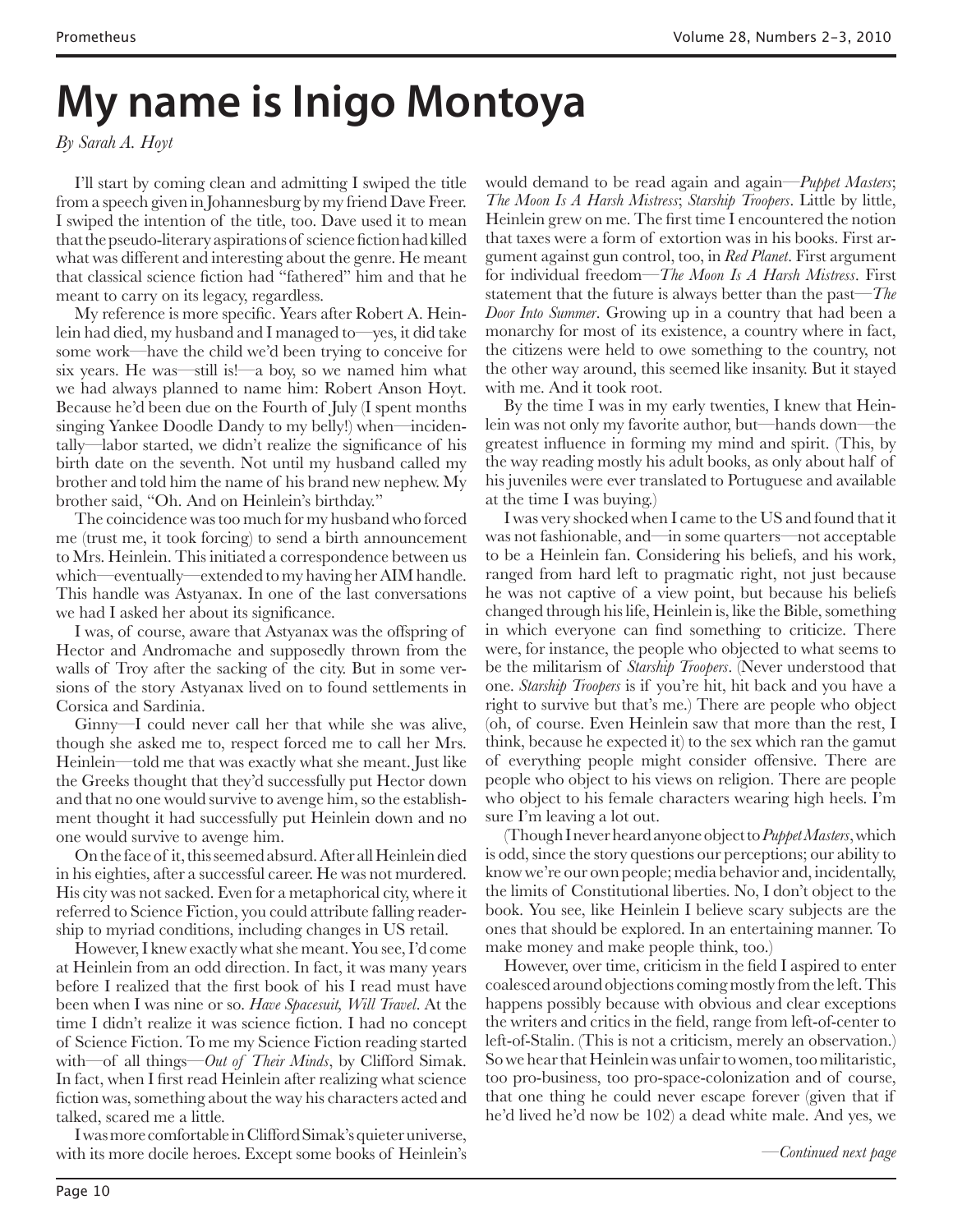DO hear that he has too much sex, from people who clearly haven't read their field for a while. Needless to say those who think the proper place of genre literature is competing for space in college reading lists find him "too simplistic" and not nearly "nuanced" enough.

By far though, the shrillest criticism I've heard of Heinlein—perhaps because being female I move in female circles socially and sometimes professionally—comes from collegeeducated women. A female friend told me she'd gotten furious when reading Friday's rape in the beginning of *Friday* and had never read him again. The idea baffled me, since lots of authors write about rapes—lots of romance authors, who are mostly female. Mystery, too—and it doesn't mean they enjoy them or approve of them. It was clear from the raid after Friday's liberation that the rapists were killed and their organization destroyed. (Yes, one survives, but he was constrained to rape her, which changes things. And at any rate, he undergoes his own trials by fire. And he was like Friday, an artifact, so not a free man.) There was punishment for the act, so why the outrage?

And then I started hearing it from everywhere. Heinlein was anti-woman, they said. This despite the fact that he always maintained in his books that women were superior to men in most ways, and my having first encountered the concept of "date rape" in his books. Heinlein didn't even write real women, only men with tits. This last baffled me even more since, on a smaller scale—I was never built on the heroic scale. Emotionally and mentally, at least. The hips are getting downright monumental, these days—I'd always identified with his women. And I knew lots of women like them. Ironically some were women who didn't like him because—they said—he wrote men with tits. At the same time, while being accused of being too masculine, his women were attacked for liking men, for enjoying sex and wanting to be pregnant and for not having ever been told that "all penetration is violation." (Like a lot of Heinlein criticism, the contradictions can make your eyes cross and your head spin around three times.)

Sometimes the very fact that his women were larger than life was brought up as evidence that he hated women. A puzzling idea, since his men were also larger than life. It's what made his books so appealing. Very few people—outside college reading lists—want to read about average Joe getting up and struggling with the heart break of Psoriasis.

Sometimes the fact that his women liked men and were willing to dress and behave to please men was brought up against him. Children, if you don't know what's wrong with that reasoning, I can't help you. (Though I might find you some diagrams and a couple of very good manuals.) Women will always dress and behave to please men (even when that includes pretending they won't) and men will always dress and behave to please women.

Yeah, there are the exceptions, but then they're really only playing on the opposing team and the same rules apply. Heinlein himself said that everything from poetry to nuclear physics were only variations on the old game. Humans—mirabile dictu—are driven to mate and will go out of their way to make themselves attractive. (Shame on Mr. Heinlein for making his women human, instead of poreless rubber dolls

with agendas.)

I soon realized none of these people—mostly women, though also a few men—had ever actually read Heinlein. Certainly no more than a few pages. They had heard how terrible he was and made up their minds about him before they read the first sentence. But they knew...just knew...all that they'd been told was true. And possibly more.

Which is how we came to the sad state of affairs where pros in panels can dismiss Heinlein by saying that like any old man he was obsessed with sex and politics.

The true reason for all this—though I won't say it was coordinated. Most of it can be attributed to stupidity, a wish to belong and fear rather than malice—is that Heinlein scares the living daylights of those who would restrict the operation of human reason. And so he should.

Yes, his politics varied over his lifetime. He tackled themes that no sane human being would tackle, for fear of retribution. Themes in which powerful elites have a lot invested. Power. Sex. Money. Religion. The definition of human. Obliquely and sideways, race. The changes technology can bring to all of those.

Now, some of the themes were less than elegantly handled. Sex for instance. But when you're examining the effects of extreme longevity on the incest taboo, it is quite possible there is no delicate way to tackle it.

However, more important than his themes or his political inclinations, or his preoccupation of the moment was his determination that the human mind should be free...free to examine and discover. Free to know. Free to find the truth. Which is why I perceived him—first in rejection, and later in embrace—as the quintessential American writer. His values were—always—of Life, Liberty and the Pursuit of Happiness. The primacy of the individual over the state or the church or the coercive group. It could be argued that having been educated in Heinlein I had to become an American citizen. In fact, had become one, in all but name and law long before I landed on these shores.

As he said it himself When any government, or any church for that matter, undertakes to say to its subjects, "This you may not read, this you must not see, this you are forbidden to know," the end result is tyranny and oppression, no matter how holy the motives. Mighty little force is needed to control a man whose mind has been hoodwinked; contrariwise, no amount of force can control a free man, a man whose mind is free. No, not the rack, not fission bombs—not anything—you can't conquer a free man; the most you can do is kill him.

He never anticipated...or perhaps he did (he did after all mention the crazy years)—an ideology (political correctness) that would make it impossible for anyone to talk about anyone else's problems, particularly for a man to write about the problems of women without oppressing them by his very act of "usurping" their "victimhood." An ideology—or perhaps merely a belief—that would make it impossible to disagree with the verdict of the cognoscenti once they'd declared any person's ideas forbidden, any person's reasoning offensive.

Mighty little force is needed to control a man—or a woman,

*—Continued on page 15*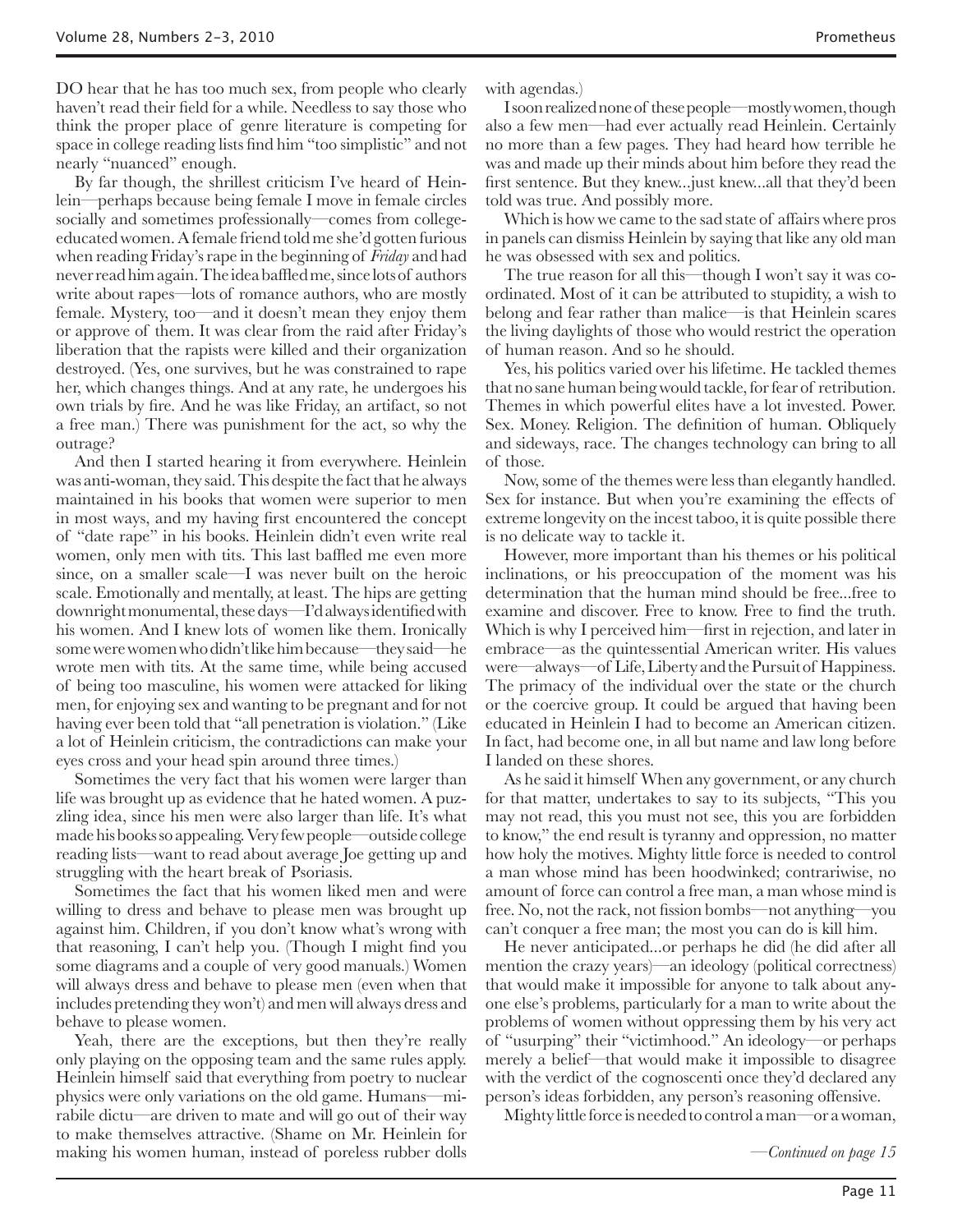### **Ground Zero**

By F. Paul Wilson Tor/Forge, 2009 *Reviewed by Anders Monsen*

The endgame approaches. The third to last new novel in F. Paul Wilson's Repairman Jack series bears the dicey title linked so closely now to the gaping hole where once the twin towers stood in New York City, *Ground Zero*. The books have almost ceased to exist as independent novels. Old threads continue along their course, a new threads appear that shed light on other aspects of Jack's life and history, and the grander secret history of the world. The cast continues to grow. Early chapters provide a brief run-down of the current events, which have become less about Jack the individual and more about his role in the battle against evil.

Jack, the lone wolf fixer who lives outside official society was enlisted against his will in the fight against the Adversary as the potential Heir to the Adversary's previous nemesis, Glaeken. This former warrior, now an old man retired and virtually powerless, appears finally ready to mentor Jack in their battle against Rasalom, aka the Adversary, aka the prime instrument of the Otherness in this world.

Gia, Jack's lover and almost mother of his child seems strangely distant in this novel. Her brush with the forces of the Ally that took her unborn child in *Harbingers* has affected her deeply. She and her daughter are the center of Jack's world. More and more, however, Gia and Vicky have faded into the background as the story becomes less about Jack and more about his role vis a vis the Adversary and the various groups and characters on the chess set of the Secret History.

Another recurring character is Diana. An Oculus, or seer of the humans on the side against the Adversary, she is but a teenager thrust into her role by the death of the previous Oculus. Her group and Jack face the same enemy, but are not necessarily on the same side. Her father, the previous Oculus, interpreted his visions in such a manner that Jack and Gia's unborn daughter died.

Meanwhile Dawn, pregnant with her step-brother's child, remains a captive by Rasalom. Her unborn baby is another hedged bet against Glaeken, and a possible key to opening the gates to the forces seeking to consume and enslave our world. She almost aborted her child in the previous book, and she knows she is a pawn in a terrifyingly larger picture than she can imagine, and only wants out.

Jack has infiltrated the Kickers on the part-time basis to better keep an eye on them. The Kickers are in the midst of a turf war with the Scientologist-like group first seen in *Crisscross*, the Dormentalists. Ernst Drexler, a high ranking member of the Septimus Order and a faithful servant of Rasalom, continues working on the Opus Omega, seeking to open up the doorways to the creatures beyond, hoping for favors from Rasalom after he transforms into his victorious form and takes over our world. When Rasalom instructs Drexler to recruit one of the Kickers into a scheme to create a new weapon against the Lady, the mysterious force manifested in various of the novels as a woman with a dog at her side, Drexler selects

Darryl, who out of desperation agrees. The strange egg-like structure Drexler calls the Orsa subsumes Darryl, and begins to transform him at a cellular level.

Meanwhile, a woman is posting messages on 9/11 truther bulletin boards, taking great care to remain anonymous. She turns out to be Louise Connell, Jack's childhood friend whom everyone called Weezy. She is now a target by the servants of the Adversary for having stumbled across images of Rasalom as he conspired with Osama Bin Laden to bring down the Twin Towers. Gifted with a photographic memory, she has noticed that images of one of Bin Laden have changed in print, always removing the same person from photos—could this be Rasalom? Jack is hired to find Weezy by her brother, Eddie Connell, after a hit and run sends her to the hospital. Find her he does, and in the process kills some of the agents sent after her. Weezy tells Jack after learning he killed two men who were trying to kidnap her from the hospital, "You're not the Jack I knew. You're scary." And she should know; according to the novel *Secret Histories* (reviewed elsewhere in this issue), she and Jack were best friends during their teen-age years. Jack enlists her to decipher the Compendium, as her eidetic memory may well give them a method by which to decipher the continually shifting text.

With Weezy in the picture, life gets complicated on a personal level for Jack. They were best friends for many years, and both very likely harbored unfulfilled crushes on each other. These feelings bubble up again to the surface, more so for Weezy as Jack has Gia. Meanwhile, Eddie has transformed himself. Always the overweight kid who cared more about video games, he is now a trim go-getter. When Weezy discovers that he is a member of the Ancient Septimus Fraternal Order (Drexler's group), she freaks out. Clearly they have not shared everything despite being in touch daily after her husband died a few years ago.

Plot and character are the two steady pillars of Wilson's fiction. In *Ground Zero* Wilson seems to be marshalling his troops, especially those against the Adversary. Various groups are jockeying for position on the other side, hinting at potential conflicts of interest that may benefit Jack and his forces. With only two books remaining in the series, one might surmise that the regular fix-it aspect of Jack's life will become less important, and the effort to understand his role and what they are up against will become more critical. None of the characters can yet see how close they are to the edge, but every hint is there to readers who have followed the series. Despite working with a known ending, Wilson's build-up remains strong and full of questions, just the way to keep a series going.

## **Classifieds**

**The (Libertarian) Connection**, openforum since 1968. Subscribers may insert four pages/issue free, unedited. **Factsheet Five** said, "Lively interchange of point, counterpoint<br>and comments". Eight/year, \$10. Eight/year,  $$10.$ Strauss, 10 Hill #22-LP, Newark NJ 07102.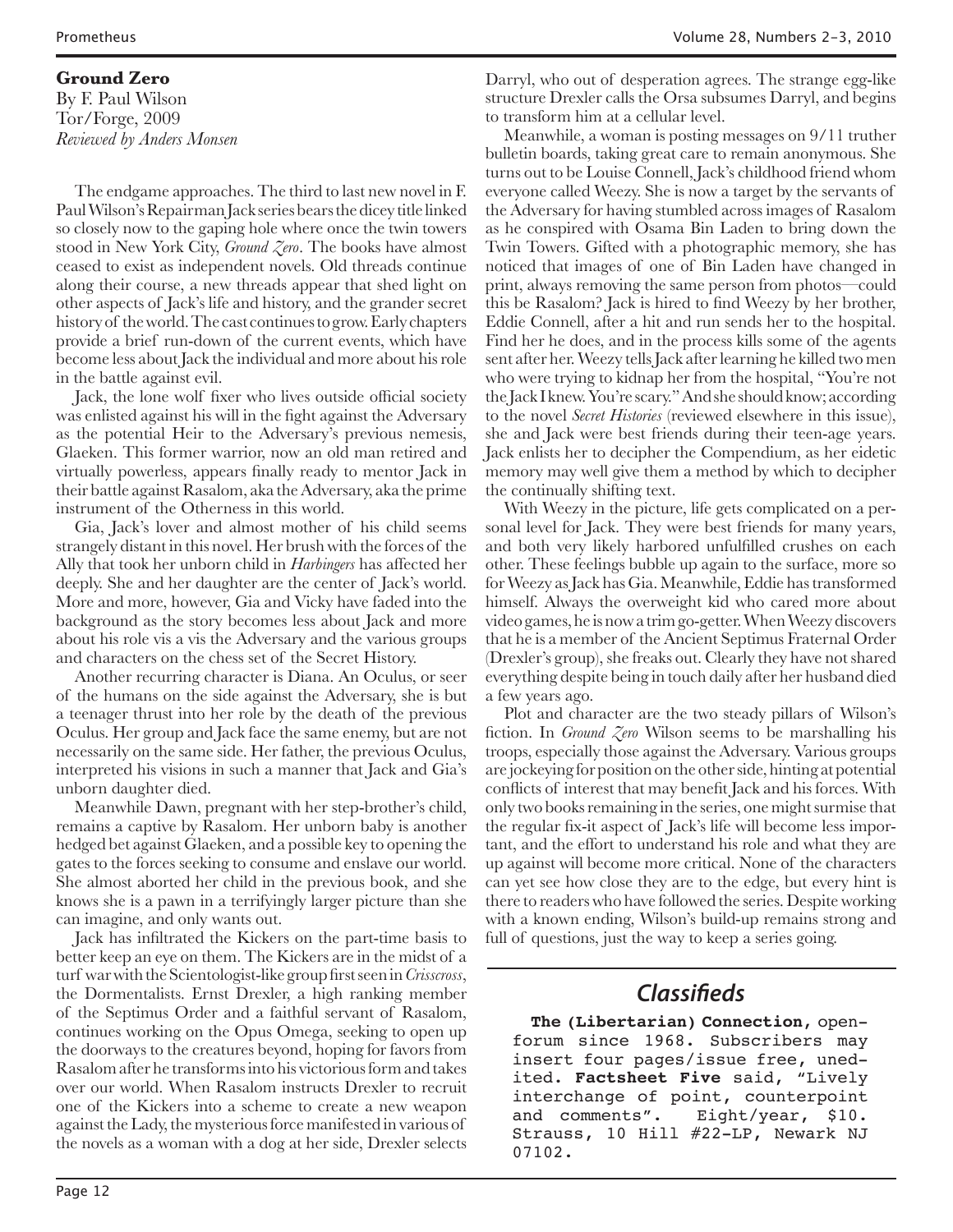#### **Odysseus the Rebel**

Story by Steven Grant, Art by Scott Bieser Big Head Press, 2009, \$12.95 *Reviewed by Anders Monsen*

Big Head Press runs several concurrent comics online at www.bigheadpress.com. Pages are serialized over many months, building massive narratives in black & white or color. Once completed, many of these narratives find their way between paper covers. Previous such works that have been reviewed in *Prometheus* include the graphic novel version of *The Probability Broach* (with L. Neil Smith), and original graphic novel *Roswell, Texas*. The latest such publication is *Odysseus the Rebel*,

which deals primarily with the tail end of Odysseus's long journey back to Ithaca after the Trojan war.

I first read the *Odyssey* and the *Iliad* as a teenager. In the midst of a mythology phase I read everything I could find primarily about Norse and Greek gods and legends. I have since read both of the works attributed to Homer many times, and recently read Dan Simmons reweaving of the tale thousands of years in the future in his novels *Ilium* and *Olympos*. The story of the ten year war between the Greeks and Trojans, and one lone man's ten year journey back to home and family remains an enduring legend. Steven Grant and Scott Bieser's *Odysseus the Rebel* is but the latest interpretation of the tale, but by adding a mere two words after the protagonist's name they have already set the tone. Not Odysseus the Cunning, nor cruel or deceitful Odysseus

as he is known in most account, but a rebel. A rebel against what, the reader may ask. The answer appears swiftly. After a couple of pages to set the time and location—"ten years since Troy fell…and ten years of fighting before that"—we find Odysseus adrift at sea, in a confrontation with his worst enemy among the gods, Poseidon. Though seemingly helpless and near death, the Ithacan king remains defiant, refusing to acquiesce anything to this god, one of the most powerful among the Olympians, save only Zeus and Hades, and ruler of the ocean upon which Odysseus is but a speck.

Herein lies the essence of the title, the theme of the book—Odysseus' anger and rebellion against the gods. He firmly believes that he alone is responsible for his own fate, that despite the gods' insistence on his obedience in return for an easy journey back to his wife Penelope and his son Telemachus, he will make it home on his own terms. His will and defiance are far stronger traits in Grant & Bieser's work than any other variation. And certainly, such traits would endear him as a libertarian hero.

A few of the other Greek heros appear, all in fairly minor roles. Agamemnon comes off the worst, a brutal killer (and

not merely content with the enemy). Menaleus appears as a simpleton, and Achilles a whimpering poser concerned in the afterlife only about whether his name is remembered. The times were rough, 3000 years ago, and swords appeared swiftly as methods to resolve disputes. Blood flows freely in many of the scenes. Nudity is almost casual, from young to old.

Grant's story deviates in several episodes from the more well-known sources, in particular with the death of Ajax. One strange anachronism is Odysseus's journey to the underworld. I could find no mention in this book as to why he had to make the journey there, save something briefly said while on the way. But once there, the underworld is a strange and ghostly modern American city, maybe even New York City. The dead look like homeless people, and shades of modern people can

> be seen walking the streets, as in a hazy mirror of the future.

And the gods? Well, the gods are as cruel and vain as always, concerned only with being worshiped. Herein lies the modern mystique of the state—once people stop believing, you have lost them forever. Religion and the state works pretty much the same way; the gods and system must be obeyed, logic be damned. As Odysseus gives the gods no favor, he is the ultimate rebel. They do not want him dead, they want him broken, crawling back to them for forgiveness and favors. But he will not yield.

The story ends, not so much in the same manner as the original, but rather along one of many alternate interpretations, with Odysseus embarking again on unknown voyages, "to sail beyond the sunset," as in Tennyson's poem. I felt sorry for poor Penelope, but Odysseus made some sense in his explanation, although the transition is almost too swift, too abrupt. Man and god seem almost reconciled. Both claim victory, yet despite past animosity seem

like old friends.

I have read this book several times from beginning to end, and occasionally just opening a section at random to look at the art and how it interacts with the plot. This is not a retelling of the entire Odyssey in graphic novel format. Such an undertaking would span several volumes.

Bieser's art sketches a variety of scenes with equal acumen, from raw and bloody brutality (much as it was in the original), tenderness (such as Odysseus's faithful dog waiting until his master's return), and a range of other emotions experienced by gods and humans alike. While the story takes occasional liberties with the original source, Grant tells a great yarn. If the *Iliad* was all about Achilles's rage, the Green and Bieser's interpretation of the *Odyssey* is all about Odysseus's rage. His rage at being dragged into a war that lasted a decade, and then fighting Poseidon and other gods ten more years to get home makes his tale legendary. Odysseus is far more known today than any other Greek or Trojan hero, and a worthy tale for this and many more re-imaginings of his story. His rebellion add a certain anti-authoritarian twist and perhaps an added cachet among libertarian readers.

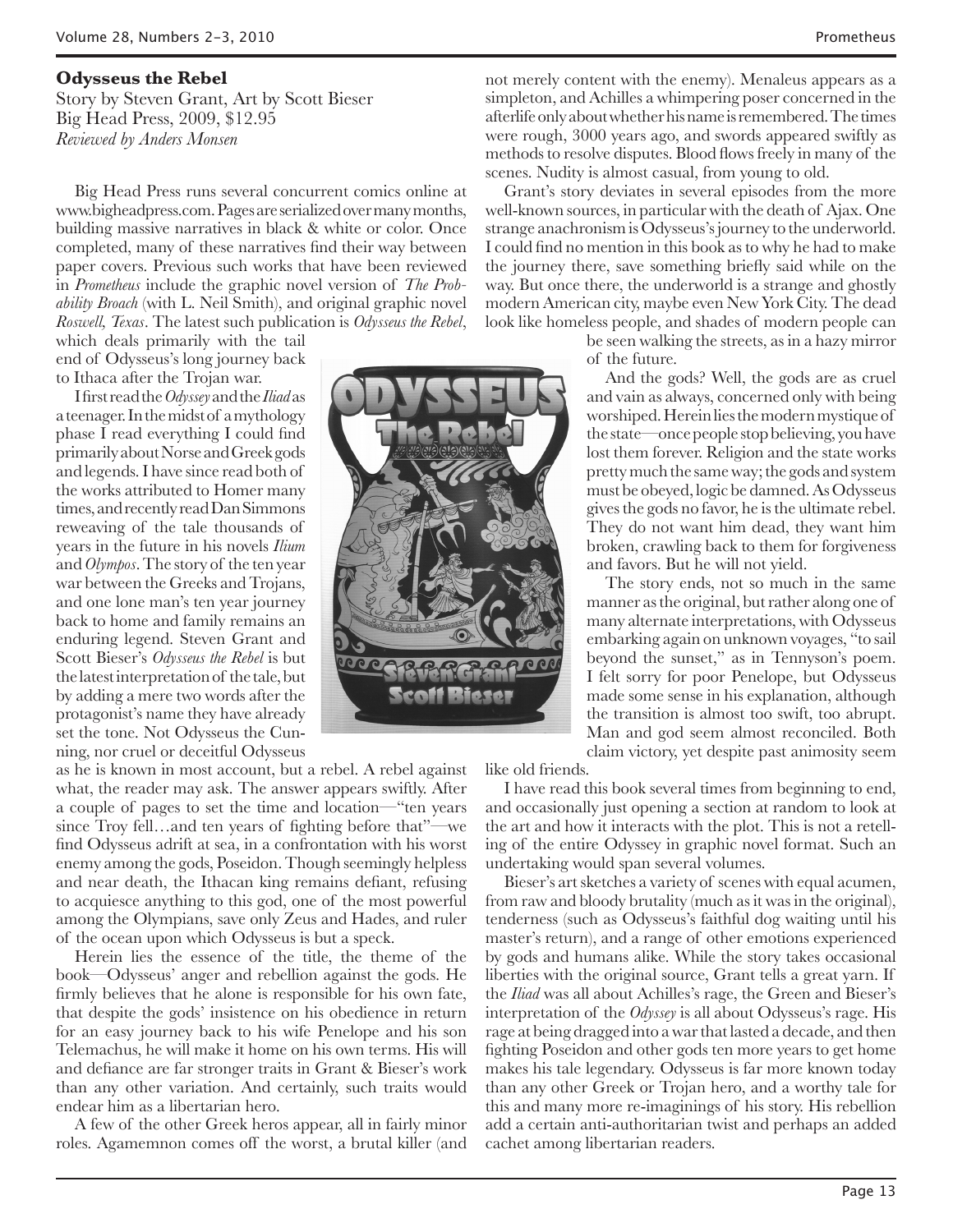#### **The United States of Atlantis**

By Harry Turtledove Tor, 2009 *Reviewed by Chris Hibbert*

Harry Turtledove's *The United States of Atlantis* is the second book of his series of a mythical extra continent in the middle of the North Atlantic Ocean, and how its history progresses parallel to the real North America. The story starts up a decade or two after the close of *Opening Atlantis*, so the main characters from the end of that book are the focus characters throughout this one. In this book, the British tighten up on taxes and import restrictions until the settlers say enough and start a revolution parallel to the American one. Victor Radcliff, who was pursuing a retirement career as a farmer after the previous novel, is chosen by the rebel Atlantean Assembly as their General. He has to recruit and arm an army, manage his political overseers, and run a campaign against a force that is better armed, better trained, has control of the seas, and is far from home. Of course, Radcliff has all the advantage of knowing the territory, protecting his home, and having the support of (most of) the populace.

The focus follows the military action almost exclusively. The campaigns are reasonably realistic and well told, with each side winning their share, but the eventual outcome is predictable, so it's never a surprise when Radcliff 's setbacks are followed by bigger triumphs. The surprising thing to me was there was no attention paid to the events among the Assembly, which was attempting to form a government. It seems to me that the possibilities for alternate history in the area of politics are far richer in this time of intellectual and political ferment than for alternate military history. As it was, freedom-related themes are mostly subliminal. We know that the characters are fighting for the independence of their home, and they occasionally talk about their feelings for the British Crown, but they don't talk about liberty, or how to organize or regulate a free society.

Alternate military history, on the other hand, is pretty simple, particularly when the geography and forces aren't constrained to mimic another battle or campaign closely. It's an interesting sequence of fights, and the strategems and tactics employed are interesting, but they don't reflect much on any particular previous war.

This book was nominated for the Prometheus Award, and in a weak year it may win. There are hints that the third book in the series (*Liberating Atlantis*, released in November, so it could be eligible for 2009 or 2010) might be much stronger. Of the nominees that I've read, *The Unincorporated Man* is the only one that I like more for the Prometheus award.

## **2010 Prometheus Best Novel Finalists**

In March 2010 the Libertarian Futurist Society Best Novel committee selected the finalists for this year's Prometheus Award in the Best Novel category. The following finalists were selected from a field of 13 novels, all nominated by LFS members.

*Hidden Empire*, by Orson Scott Card (TOR Books) — The sequel to Card's *Empire* (also a Prometheus finalist) covers the emergence of an imperial president and the role of voluntary action in saving human lives. Card has had three previous novels nominated for the Prometheus.

*Makers*, by Cory Doctorow (TOR Books) — An inspiring story of entrepreneurial competition in the near future. The story makes Schumpeter's creative destruction visible, and shows how even the poorest can be helped by competition and invention. Doctorow's *Little Brother* (TOR Books) won the 2009 Prometheus award.

*The Unincorporated Man*, by Dani and Eytan Kollin (TOR Books) — This novel explores the idea that education and personal development could be funded by allowing investors to take a share of one's future income. The story takes a strong position that liberty is important and worth fighting for, and the characters spend their time pushing for different conceptions of what freedom is. This is the first nomination for the Kollin brothers.

*Liberating Atlantis*, by Harry Turtledove (ROC/Penguin Books) — The third book in Turtledove's Atlantis trilogy illustrates why people of all colors should be treated equally, and shows slaves in an alternate history demonstrating their humanity by fighting for their rights. Turtledove's *The Gladiator* was a Prometheus co-winner in 2008. The first book in the trilogy was a finalist in 2009, and he had one other novel nominated for the award in 1999.

*The United States of Atlantis*, by Harry Turtledove (ROC/Penguin Books) — The second book in Turtledove's Atlantis trilogy covers his alternate colonies' revolution to free themselves from the British crown. This is the first time an author has had two books as Prometheus finalists in a single year.

Since 1982 the Libertarian Futurist Society has presented the annual Prometheus Award for best libertarian novel. The award consists of a one-ounce gold coin on a plaque and voted upon by members of the LFS.

For a full list of Prometheus Award nominees and information about past winners and nominees, visit the LFS web site, and http://www.lfs.org

Novels published since January 1, 2010 are eligible for consideration for the following year's Prometheus Award for Best Novel. LFS members may nominate works by contacting the committee chair Michael Grossberg at Mikegrossb@aol.com. Authors and publishers also may submit works for consideration and possible nomination. Reviews of nominated books are always welcomed for publication in *Prometheus*.

The Prometheus Award will be presented at the 2010 WorldCon (Aussiecon IV), to be held in Melbourne, Australia September 2 through 6.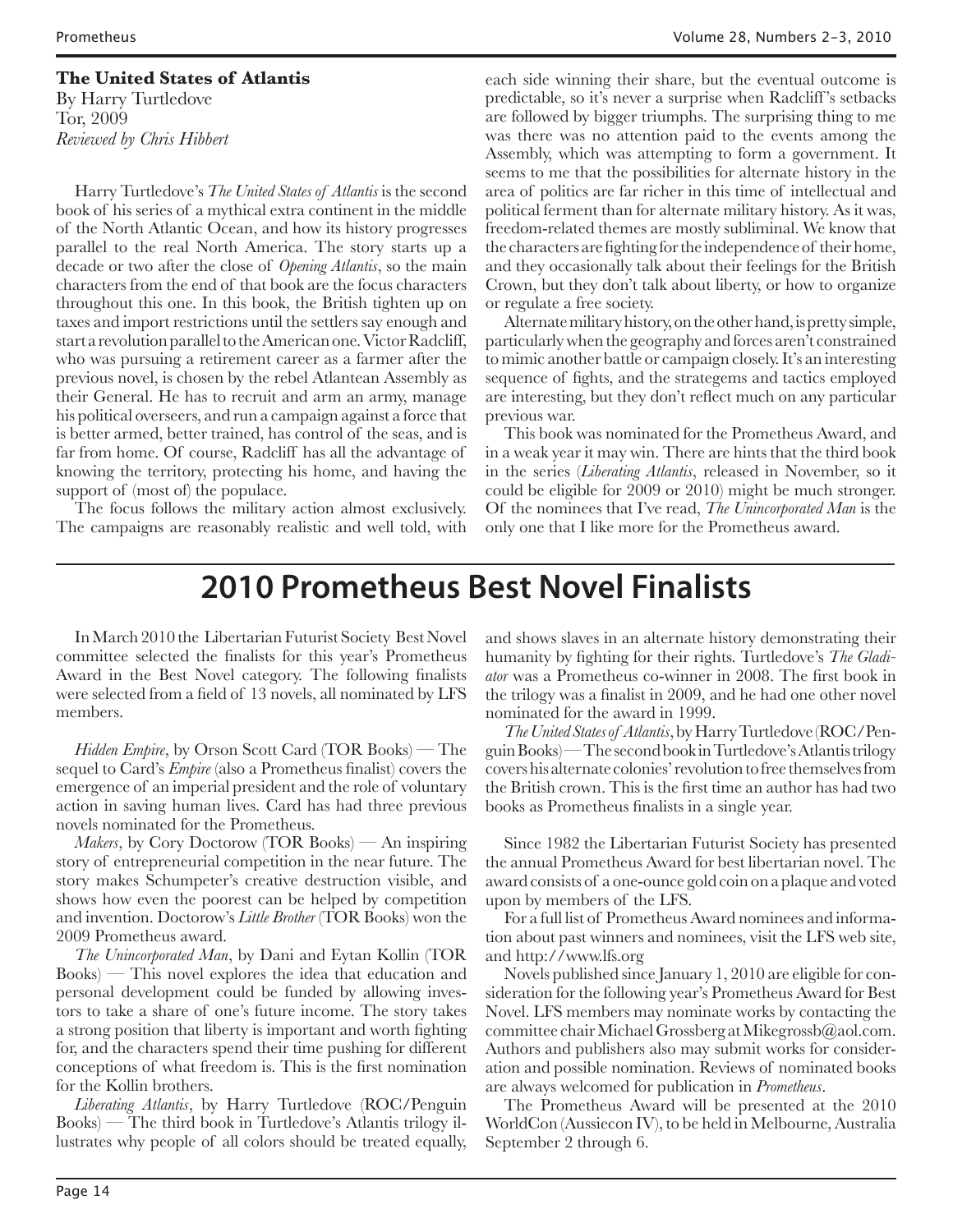#### *—My name is Inigo Montoya, continued from page 11*

or a child—whose mind has been hoodwinked.

They've managed to lock Heinlein's ideas, his thoughts, his persuasive, infectious insistence on individual will and free reasoning, behind walls where most people won't dare trespass. They have killed him as dead as they can, because—to quote Shakespeare, possibly talking about Marlowe—When a man's verses cannot be understood, nor a/man's good wit seconded with the forward child/Understanding, it strikes a man more dead than a/great reckoning in a little room.

They think they are safe. The man's words are dead. His wit is not available to the new generations. Even his gallant wife is gone.

But, alas, they counted without Astyanax. We are legion. And as long as there is a library standing, as long as the net remains reasonably free and gives us access to his works and those of other believers in freedom, more of us will appear.

I am not going to pretend I am equal in greatness to Heinlein. Would that I were. It was in full humility and sense of my own ineptitude that I dedicated my book *Darkship Thieves* to him. I hope there is in it at least a spark of his genius, but I know there's probably no more than that.

But I was raised by Heinlein through his books, and I hope at least the spirit and the intention of the search for truth and individual freedom remains in my work. As well as the certainty that it's always easier to be a live lion than a live lamb or a dead lion.

I am sure many stand ready to kill me—or at least my career—I'm sure I'll be held to have despicable personal habits and low mental prowess. Heaven knows, I quite often feel tired and dispirited, as though I'm bleeding from multiple wounds.

But the need to awaken people drags me up again. I start writing to remind others of their innate freedom to think beyond the boundaries imposed by any ideology, any government, any church, any in-group, any literary current. The belief animates me that, so long as we keep fighting for Life, Liberty and the Pursuit of Happiness and using our minds to improve the present, the future will always be better than the past.

And then, like Inigo Montoya, the mad Spaniard in *The Princess Bride*, I rise again and resume my search for those that killed my father: that intransigent refusal to think; that serflike willingness to believe the wisdom of the self proclaimed "betters"; that boneless, spineless conformity that goes along to get along.

My name is Inigo Montoya. You killed my father. Prepare to die.

*Sarah A. Hoyt was born in Portugal. She acquired a degree in English from the University of Porto, and moved to the United States. She lives in Colorado with her husband and two sons, and has been writing professionally since 1994.*

*Her novels include* Draw One in the Dark *and* Gentleman Takes a Chance *(Shifter Series),* Death of a Musketeer*,* The Musketeer's Seamstress*,* The Musketeer's Apprentice *and* A Death in Gascony *(Musketeers Mysteries series), and* Heart of Light*,* Soul of Fire *and* Heart and Soul *(from her upcoming Magical British Empire series). She also has an acclaimed Shakespearean Fantasy series (*Ill Met by Moonlight*,* All Night Awake *and* Any Man So Daring*) and a collection,* Crawling Between Heaven and Earth*. Her most recent novel is* Darkship Thieves*, from BAEN Books.*

*This essay first appeared on <http://theeternalgoldenbraid.blogspot. com/2010/01/my-name-is-inigo-montoya-administrative.html> and is reprinted with permission from the author. Her web site is <http://www.sarahahoyt.com/> and she blogs at <http://sarahahoyt.livejournal.com/>*

## **Sylvia Engdahl novel back in print, other news**

*By Sylvia Engdahl*

This is to announce that my Young Adult novel *This Star Shall Abide* (known in the UK as *Heritage of the Star*) is now back in print, separate from its inclusion in the one-volume edition of the Children of the Star trilogy. It is of interest to younger readers (age 12 up) than the rest of the trilogy. It has been the most popular of my novels apart from *Enchantress from the Stars*. I've reissued it to be discovered by a new generation. There are no plans to issue print editions of the others, but all three will remain available as ebooks.

 The book is available only at Amazon.com and from me. The retail price is \$10.95 but I'm selling signed copies at a 20% discount, i.e. for \$8.75, with free Media Mail shipping (please add \$2 for Priority Mail). Discounted international shipping is \$8 to Canada and \$10 to other countries. There's an order form for PayPal at www.adstellaebooks.com. I am selling to schools and libraries at a 50% discount plus shipping cost; I accept purchase orders, which can be faxed to 866-302-3827.

Also, I have signed copies of my other YA novels available at sale prices: *Enchantress from the Stars*, hardcover \$15; *The Far* 

*Side of Evil*, hardcover \$10, paperback \$4; and *Journey Between Worlds*, hardcover \$10, paperback \$4. The order form for these is at www.sylviaengdahl.com/purchase.htm. You can also buy *Children of the Star* either there or at Amazon for its regular price of \$20, while the copies last—they are now almost gone.

In other news, this year I am giving a free set of my novels for grown-ups, *Stewards of the Flame* and *Promise of the Flame,* each month to a public library randomly drawn from among entries — readers, please tell your librarian! I'm hoping this will draw traffic to my Ad Stellae Books site, www.adstellaebooks.com. The instructions for entering the drawing are on the Review Quotes page there.

And of course, you can still order signed copies of *Stewards of the Flame* and *Promise of the Flame* for \$14 each, or both for \$25. If you've already read one or both, I'd love to see your comments.

Sylvia Engdahl — www.sylviaengdahl.com & www.stewardsoftheflame.com. New novel, *Promise of the Flame*, is now available.